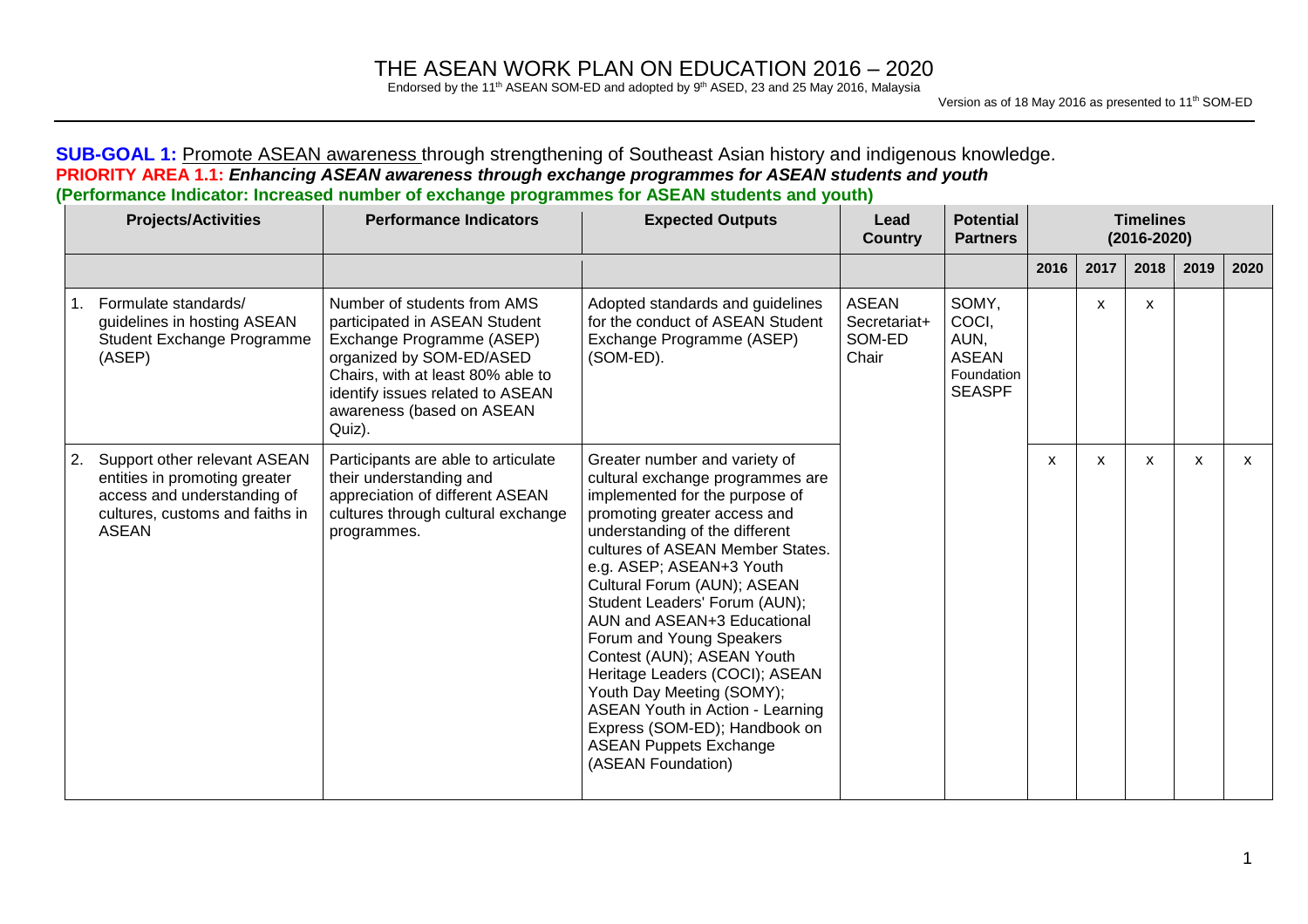Endorsed by the 11<sup>th</sup> ASEAN SOM-ED and adopted by  $9<sup>th</sup>$  ASED, 23 and 25 May 2016, Malaysia

#### PRIORITY AREA 1.2: Promoting a culture of peace and understanding through education in contributing towards peaceful and harmonious ASEAN *Community*

(Performance Indicator: New supplementary teaching-learning materials on peace and shared history developed, translated into local languages and **used in schools in ASEAN)**

|    | <b>Projects/Activities</b>                                                                                                                                                                                      | <b>Performance Indicators</b>                                                                                                                                                                            | <b>Expected Outputs</b>                                                                                                                                                           | Lead<br>Country                                 | <b>Potential</b><br><b>Partners</b>                                            |      | <b>Timelines</b><br>$(2016 - 2020)$ |      |      |      |
|----|-----------------------------------------------------------------------------------------------------------------------------------------------------------------------------------------------------------------|----------------------------------------------------------------------------------------------------------------------------------------------------------------------------------------------------------|-----------------------------------------------------------------------------------------------------------------------------------------------------------------------------------|-------------------------------------------------|--------------------------------------------------------------------------------|------|-------------------------------------|------|------|------|
|    |                                                                                                                                                                                                                 |                                                                                                                                                                                                          |                                                                                                                                                                                   |                                                 |                                                                                | 2016 | 2017                                | 2018 | 2019 | 2020 |
| 3. | Develop content with focus on<br>producing teaching and<br>learning materials for both<br>teachers and students<br><b>CROSS-SECTORAL</b>                                                                        | Shared history on Southeast<br>history is reflected in teaching<br>curricula and materials, and are<br>accessible in both online and hard<br>copy                                                        | A supplementary teaching and<br>learning material on the shared<br>histories of Southeast Asia<br>provided in local languages for<br>secondary schools in ASEAN<br>Member States. | <b>ASEAN</b><br>Secretariat+<br>SOM-ED<br>Chair | <b>UNICEF</b><br><b>EAPRO</b><br>UNESCO.<br>APCEIU,<br><b>SEAMEO</b><br>SPAFA. |      | X                                   | X    |      |      |
| 4. | <b>Translate ASEAN Sourcebook</b><br>into local languages                                                                                                                                                       | <b>ASEAN Curriculum Sourcebook</b><br>translated, printed, and distributed<br>and sectoral guidance on<br>promotion of peace education<br>developed and disseminated<br>including pre-primary education. | <b>ASEAN Curriculum Sourcebook</b><br>translated, printed and distributed<br>and sectoral guidance on<br>promotion of peace education<br>developed and disseminated.              | Cambodia                                        | AUN,<br>COCI,                                                                  |      |                                     | X    | X    |      |
| 5. | Incorporation of peace<br>education in national school<br>curricula for pre-primary and<br>primary schools in provision of<br>capacity building on use of<br>Sourcebook, and on the topic<br>of peace education | Development, strengthening and<br>utilisation of sectoral guidance on<br>promotion of peace education,<br>including in pre-primary education.                                                            | Regional sectoral guidelines for<br>Peace education in ASEAN from<br>pre-primary to primary education,<br>developed/piloted and utilised.                                         |                                                 |                                                                                |      |                                     | X    | X    | X    |
| 6. | Develop Culture and History<br><b>Curriculum Leading to ASEAN</b><br><b>Citizenship for Primary</b><br>Education                                                                                                | Workshops conducted and<br>participated in by curriculum<br>planners to share and discuss a<br>model curriculum                                                                                          | Development of a model<br>curriculum which can be used as a<br>supplementary to current syllabus;<br>translation into local languages                                             | Myanmar                                         |                                                                                |      | X                                   | X    | X    | X    |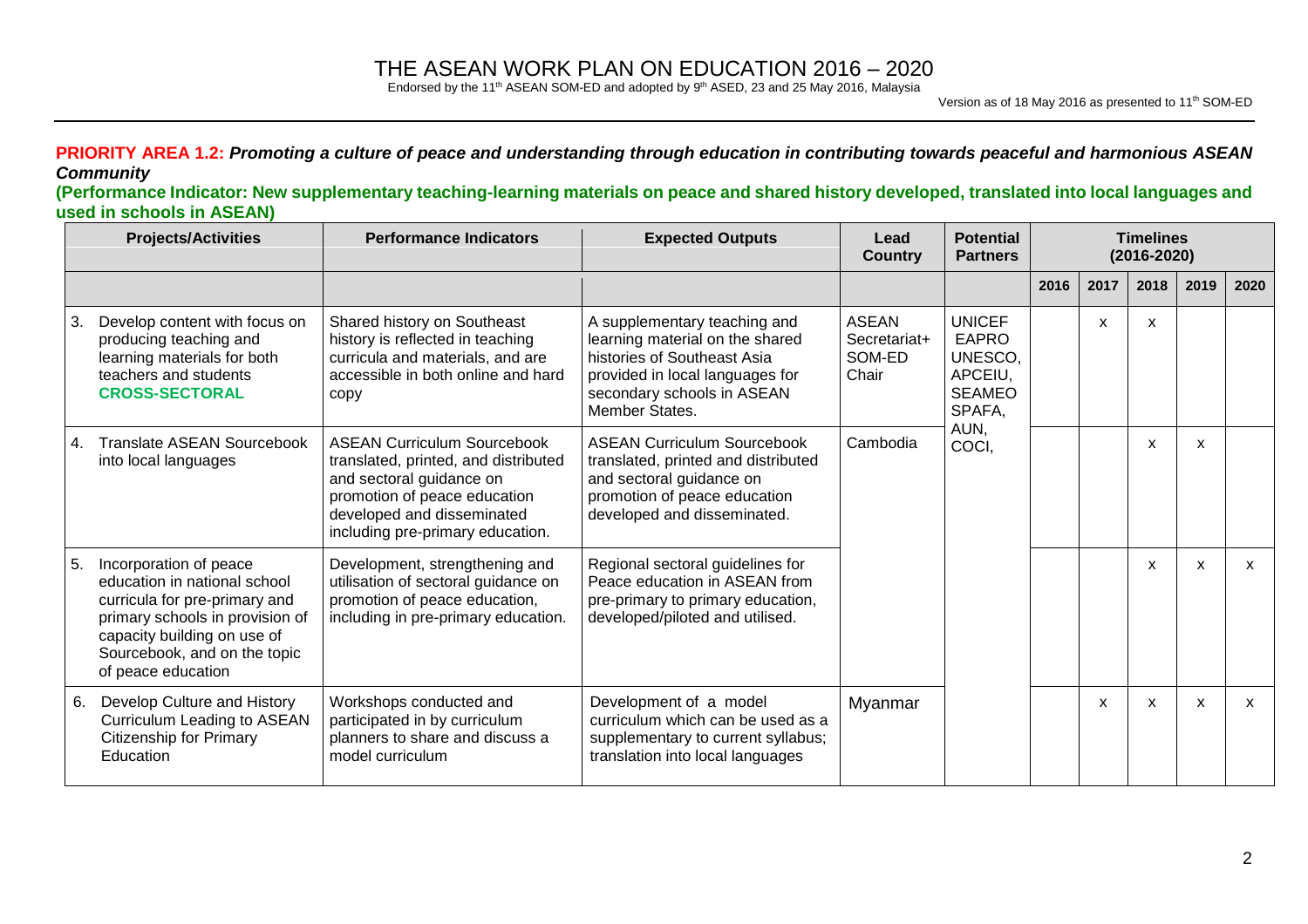Endorsed by the 11<sup>th</sup> ASEAN SOM-ED and adopted by  $9<sup>th</sup>$  ASED, 23 and 25 May 2016, Malaysia

Version as of 18 May 2016 as presented to 11<sup>th</sup> SOM-ED

| <b>Projects/Activities</b>                                                                                                                                                                                                                       | <b>Performance Indicators</b>                                                                                                                                                                                                      | <b>Expected Outputs</b>                                                                                       | Lead<br><b>Country</b>                          | <b>Potential</b><br><b>Partners</b>                                                                                   |              |        | <b>Timelines</b><br>$(2016 - 2020)$ |                           |                           |
|--------------------------------------------------------------------------------------------------------------------------------------------------------------------------------------------------------------------------------------------------|------------------------------------------------------------------------------------------------------------------------------------------------------------------------------------------------------------------------------------|---------------------------------------------------------------------------------------------------------------|-------------------------------------------------|-----------------------------------------------------------------------------------------------------------------------|--------------|--------|-------------------------------------|---------------------------|---------------------------|
|                                                                                                                                                                                                                                                  |                                                                                                                                                                                                                                    |                                                                                                               |                                                 |                                                                                                                       | 2016         | 2017   | 2018                                | 2019                      | 2020                      |
| Develop long-term plan to<br>7.<br>institutionalise the ASEAN<br>Studies Programme for<br>undergraduate and<br>postgraduate levels                                                                                                               | Increased number of graduate<br>students and young scholars with<br>advanced level of understanding of<br>ASEAN and have potential to<br>conduct ASEAN Studies Course<br>(on voluntary basis) at their<br>respective universities. | A complete set of teaching<br>materials for ASEAN Studies at<br>both undergraduate and<br>postgraduate level. | Malaysia                                        | <b>Universities</b><br>in ASEAN,<br>University<br>of Malaya,<br>AUN.<br>Association<br>of Open<br><b>Universities</b> |              |        |                                     | X                         | $\mathsf{x}$              |
| Conduct joint supervision with<br>8.<br>external supervisors on<br>dual/joint programmes                                                                                                                                                         | Improved quality of ASEAN<br>graduates                                                                                                                                                                                             | Guidelines in facilitating cross-<br>border mobility of students and<br>scholars on ASEAN studies             |                                                 | Kyushu<br>University,<br><b>ASEAN</b><br>Foundation,                                                                  |              | X      | X                                   | X                         | X                         |
| Setting-up of recruitment<br>9.<br>procedures and recruitment of<br>fellows                                                                                                                                                                      | Increased access of ASEAN<br>students to ASEAN studies<br>programmes                                                                                                                                                               | programmes through joint research<br>and "twinning" programmes                                                |                                                 | <b>SEAMEO</b><br><b>INNOTECH</b>                                                                                      |              | X      | X                                   | $\boldsymbol{\mathsf{x}}$ | $\boldsymbol{\mathsf{x}}$ |
| 10. Conduct summer schools at<br>Asia-Europe Institute (AEI)<br>11. Develop/ implement the<br>International Masters on<br><b>ASEAN Studies and the</b><br>International Masters on<br>Regional Integration at the<br>Asia-Europe Institute (AEI) |                                                                                                                                                                                                                                    |                                                                                                               |                                                 |                                                                                                                       |              | X<br>X | X<br>X                              | X<br>X                    | X<br>$\mathsf{x}$         |
| 12. Conduct conferences/<br>seminars/forums on ASEAN<br>13. Develop ASEAN regionalism<br>flagship research programmes                                                                                                                            | Increased access to quality ASEAN<br>programmes and research                                                                                                                                                                       |                                                                                                               |                                                 |                                                                                                                       | X            | X      | X<br>X                              | $\mathsf{x}$<br>x         | $\mathsf{x}$              |
| 14. Implement various scholarship<br>programmes on ASEAN                                                                                                                                                                                         | Increased number of graduates<br>engaged in this programmes                                                                                                                                                                        | Scholarships on ASEAN<br>programmes offered and<br>implemented                                                | <b>ASEAN</b><br>Secretariat+<br>SOM-ED<br>Chair | <b>SHARE</b><br><b>AUN</b><br><b>ASEAN</b><br>Foundation                                                              | $\mathsf{x}$ | X      | X                                   | X                         | $\mathsf{x}$              |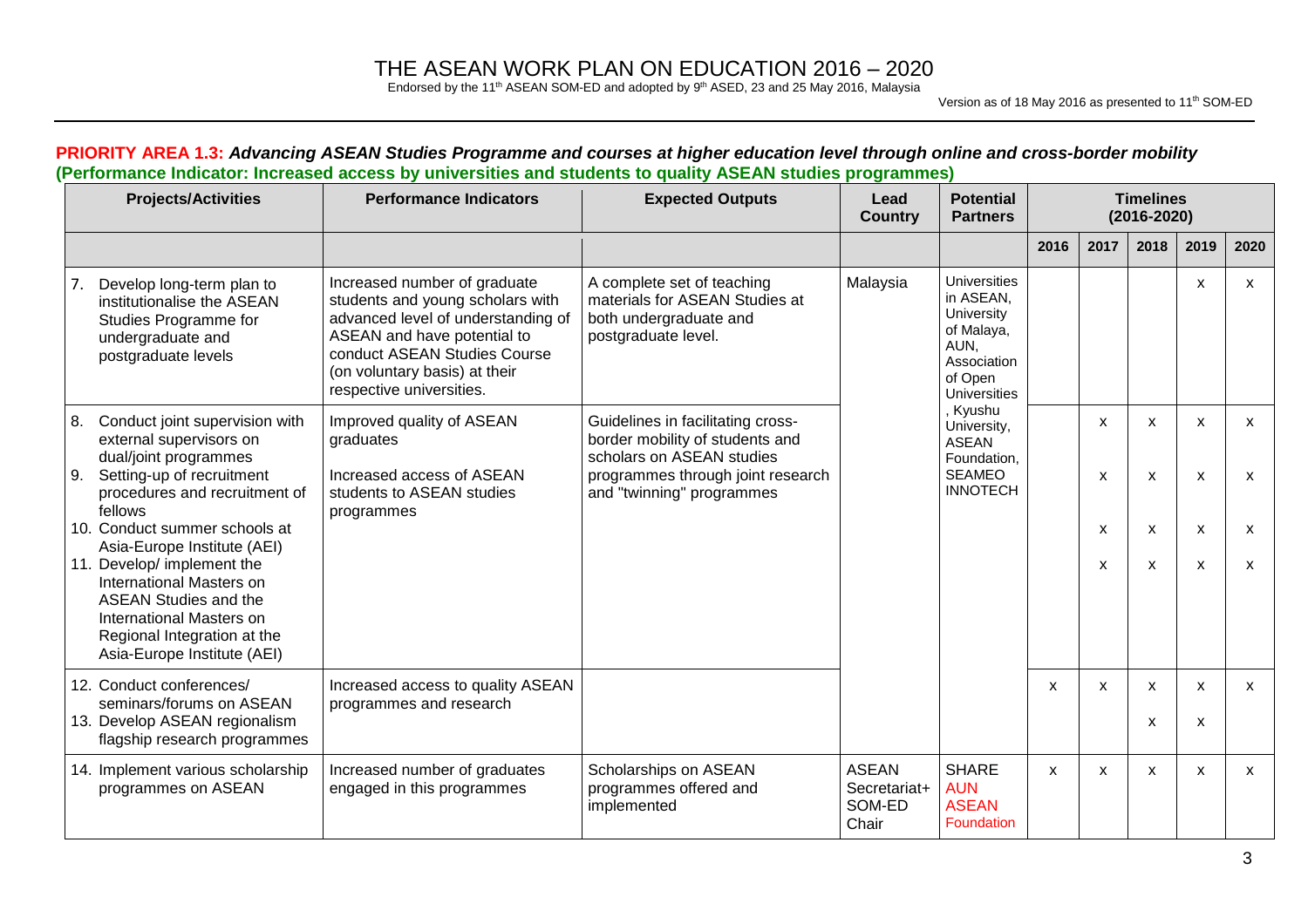Endorsed by the 11<sup>th</sup> ASEAN SOM-ED and adopted by  $9<sup>th</sup>$  ASED, 23 and 25 May 2016, Malaysia

#### PRIORITY AREA 1.3: Advancing ASEAN Studies Programme and courses at higher education level through online and cross-border mobility *(continuation)*

| <b>Projects/Activities</b>                                                                                                                                                                                                                                   | <b>Performance Indicators</b>                                                                                                                  | <b>Expected Outputs</b>                                                                                                                                                                           | Lead<br><b>Country</b>                                             | <b>Potential</b><br><b>Partners</b> |              | <b>Timelines</b><br>$(2016 - 2020)$ |              |              |              |  |
|--------------------------------------------------------------------------------------------------------------------------------------------------------------------------------------------------------------------------------------------------------------|------------------------------------------------------------------------------------------------------------------------------------------------|---------------------------------------------------------------------------------------------------------------------------------------------------------------------------------------------------|--------------------------------------------------------------------|-------------------------------------|--------------|-------------------------------------|--------------|--------------|--------------|--|
|                                                                                                                                                                                                                                                              |                                                                                                                                                |                                                                                                                                                                                                   |                                                                    |                                     | 2016         | 2017                                | 2018         | 2019         | 2020         |  |
| 15. Support the ASEAN in Today's<br>World Programme                                                                                                                                                                                                          | Increased number of university<br>students with an intermediate level<br>of understanding of ASEAN in the<br>field of political, economic, and | The Annual ASEAN in Today's<br>World Programme (Kyushu<br>University) implemented                                                                                                                 | <b>ASEAN</b><br>Secretariat+<br>SOM-ED<br>Chair                    | Kyushu<br>University                | $\mathsf{x}$ | $\mathsf{x}$                        | $\mathsf{x}$ | X            | $\mathsf{x}$ |  |
| 16. Develop/expand the ASEAN<br>Foundation's initiative to<br>implement Model ASEAN<br>Programme                                                                                                                                                             | socio-cultural.                                                                                                                                | Model ASEAN Meeting by the<br><b>ASEAN Foundation organised and</b><br>expanded to all ten ASEAN<br>Member States with one activity<br>each year in the country holding<br>the ASEAN chairmanship | <b>ASEAN</b><br>Member<br>States c/o<br><b>ASEAN</b><br>Foundation |                                     |              | X                                   | X            |              |              |  |
| 17. Update the ASEAN Studies<br>Modules and Instructor Manual<br>and made accessible to<br>university students and<br>educators                                                                                                                              | The online course on Introduction<br>to ASEAN Studies established and<br>operated in ASEAN universities<br>(on voluntary basis)                | <b>ASEAN Studies modules and</b><br>instructor manual updated and<br>made accessible to university<br>students and educators                                                                      | Philippines                                                        |                                     |              | $\mathsf{x}$                        | $\mathsf{x}$ | $\mathsf{x}$ | $\mathsf{x}$ |  |
| 18. Conduct survey of existing<br><b>ASEAN Studies Programme</b><br>(identify vision, mission,<br>programmes, activities, and<br>deliverables of existing ASEAN<br>Studies Centres in the region to<br>determine alignment of operation<br>with ASEAN goals) | The number of ASEAN Studies<br>Centres surveyed                                                                                                | Survey report on frameworks of<br><b>ASEAN Studies centres in ASEAN</b>                                                                                                                           | Thailand                                                           |                                     |              | X                                   |              |              |              |  |
| 19. Develop guidelines for ASEAN<br>Studies programmes (identify<br>structure of ASEAN Studies<br>programmes to serve as basis<br>for recognition of a truly ASEAN<br>Studies Programme)                                                                     | The number of ASEAN Studies<br>Programmes surveyed                                                                                             | <b>Guidelines for ASEAN Studies</b><br>Programme surveyed                                                                                                                                         | Thailand                                                           |                                     |              |                                     | $\mathsf{x}$ |              |              |  |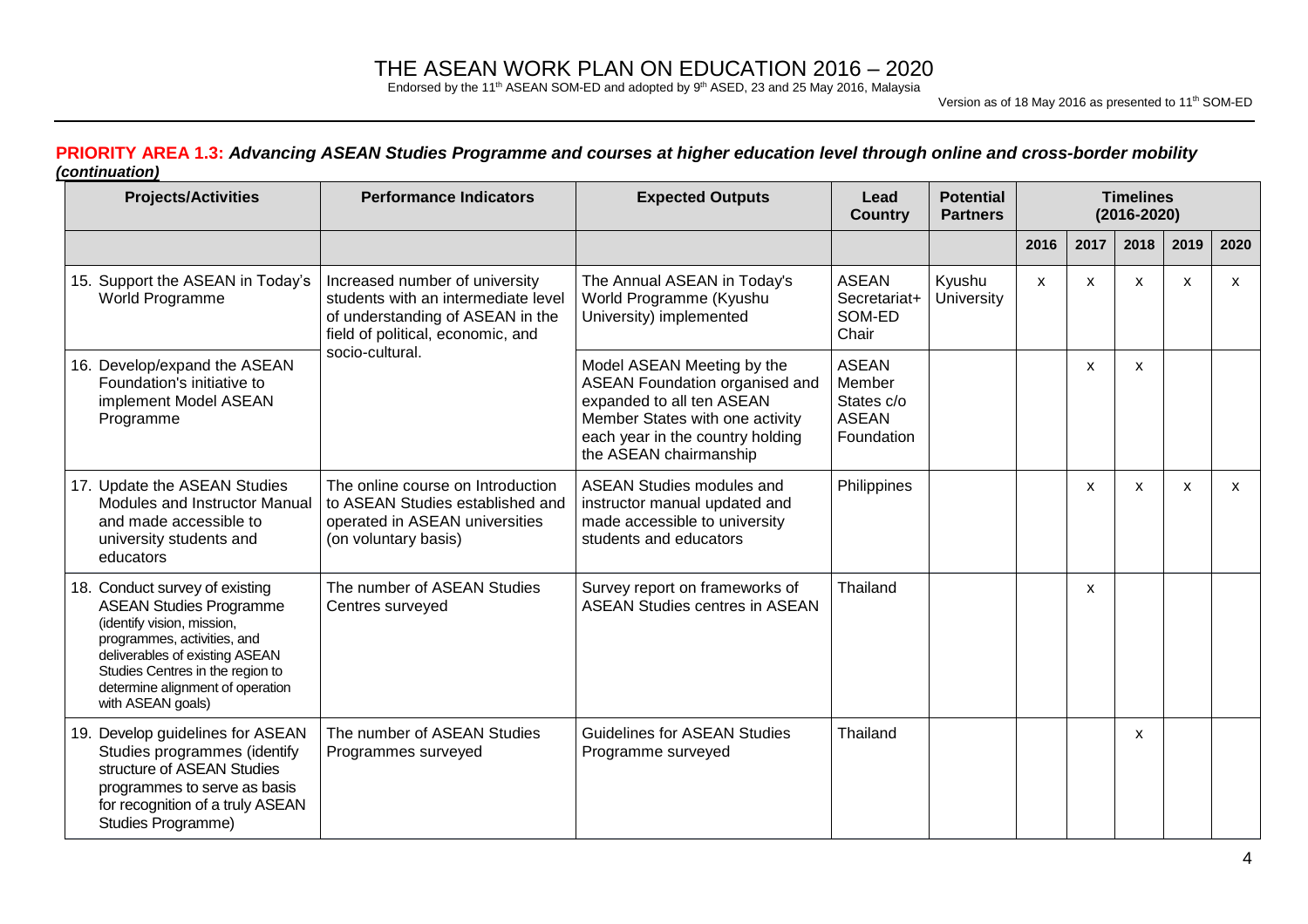Endorsed by the 11<sup>th</sup> ASEAN SOM-ED and adopted by  $9<sup>th</sup>$  ASED, 23 and 25 May 2016, Malaysia

Version as of 18 May 2016 as presented to 11<sup>th</sup> SOM-ED

**SUB-GOAL 2:** Enhance the quality and access to basic education for all, including the disabled, less advantageous &other marginalized groups PRIORITY AREA 2.1: Promoting inclusive schools through improved access and provision of basic education to marginalised and OOSC (Performance Indicator: Increased access of marginalised learners and OOSC to inclusive schools and inclusive education in ASEAN)

| <b>Projects/Activities</b>                                                                                                                                                                                                   | <b>Performance Indicators</b>                                                                                                                                                                                                                       | <b>Expected Outputs</b>                                                                                                                                                                                                                                       | Lead<br><b>Country</b>                                                                             | <b>Potential</b><br><b>Partners</b>                                    |      |      | <b>Timelines</b><br>$(2016 - 2020)$ |      |      |
|------------------------------------------------------------------------------------------------------------------------------------------------------------------------------------------------------------------------------|-----------------------------------------------------------------------------------------------------------------------------------------------------------------------------------------------------------------------------------------------------|---------------------------------------------------------------------------------------------------------------------------------------------------------------------------------------------------------------------------------------------------------------|----------------------------------------------------------------------------------------------------|------------------------------------------------------------------------|------|------|-------------------------------------|------|------|
|                                                                                                                                                                                                                              |                                                                                                                                                                                                                                                     |                                                                                                                                                                                                                                                               |                                                                                                    |                                                                        | 2016 | 2017 | 2018                                | 2019 | 2020 |
| 20. Develop a regional framework<br>or programmes/models for<br>promotion of inclusive<br>education                                                                                                                          | Greater promotion of inclusive<br>education through an ASEAN<br>regional framework for inclusive<br>education                                                                                                                                       | Regional Framework for Inclusive<br>Education developed and<br>implemented<br>Regional workshop/conference convened<br>(1) best practices and strategies for<br>marginalised group, and (2) flexible learning<br>strategies and alternative learning pathways | Indonesia<br>and<br>Malaysia                                                                       | SEASPF,<br>UNESCO.<br>UNICEF,<br><b>SEAMEO</b><br>SEN,<br><b>UNHCR</b> |      | X    | X                                   | X    | X    |
| 21. Development of ASEAN<br>Declaration on Education for<br>Out-of-School Children<br>(OOSC)                                                                                                                                 | Increased access to education and<br>services for OOSC through an<br>ASEAN declaration on education<br>for OOSC<br>Improved opportunities provided to<br>OOSC through an action plan in<br>support of an ASEAN declaration<br>on education for OOSC | The ASEAN Declaration on<br><b>Education for Out-of-School</b><br>Children and POA are formulated<br>and implemented                                                                                                                                          | Thailand<br>Cambodia                                                                               | <b>UNESCO</b><br><b>ASEC</b><br><b>UNICEF</b>                          | X    |      |                                     |      |      |
| 22. Develop a framework on<br>equivalency on basic<br>education within the country<br>and at the regional level                                                                                                              | Improved opportunity for<br>comparability of learning outcomes<br>through a regional equivalency<br>framework                                                                                                                                       | Framework on basic education<br>equivalency developed                                                                                                                                                                                                         | Lao PDR                                                                                            | UNESCO,<br><b>UNICEF</b><br>EAPRO.<br><b>SEAMEO</b><br><b>RECSAM</b>   |      | X    | X                                   |      |      |
| 23. Study on scale and causes of OOSC<br>and development of alternative<br>approaches to increasing access to<br>basic education, with a focus on<br>disadvantaged and marginalised<br>groups (ASEAN IAI & NDG Work<br>Plan) | Increased access of marginalised<br>groups to basic education (primary<br>and lower secondary)                                                                                                                                                      | Study on scale and causes of OOSC<br>conducted and disseminated<br>Alternative approaches to increasing<br>access to basic education for<br>marginalised groups developed and<br>proposed                                                                     | <b>ASEAN</b><br>Secretariat<br>(EYSD and<br><b>IAI &amp; NDG</b><br>Division) +<br>SOM-ED<br>Chair |                                                                        |      | X    | X                                   |      |      |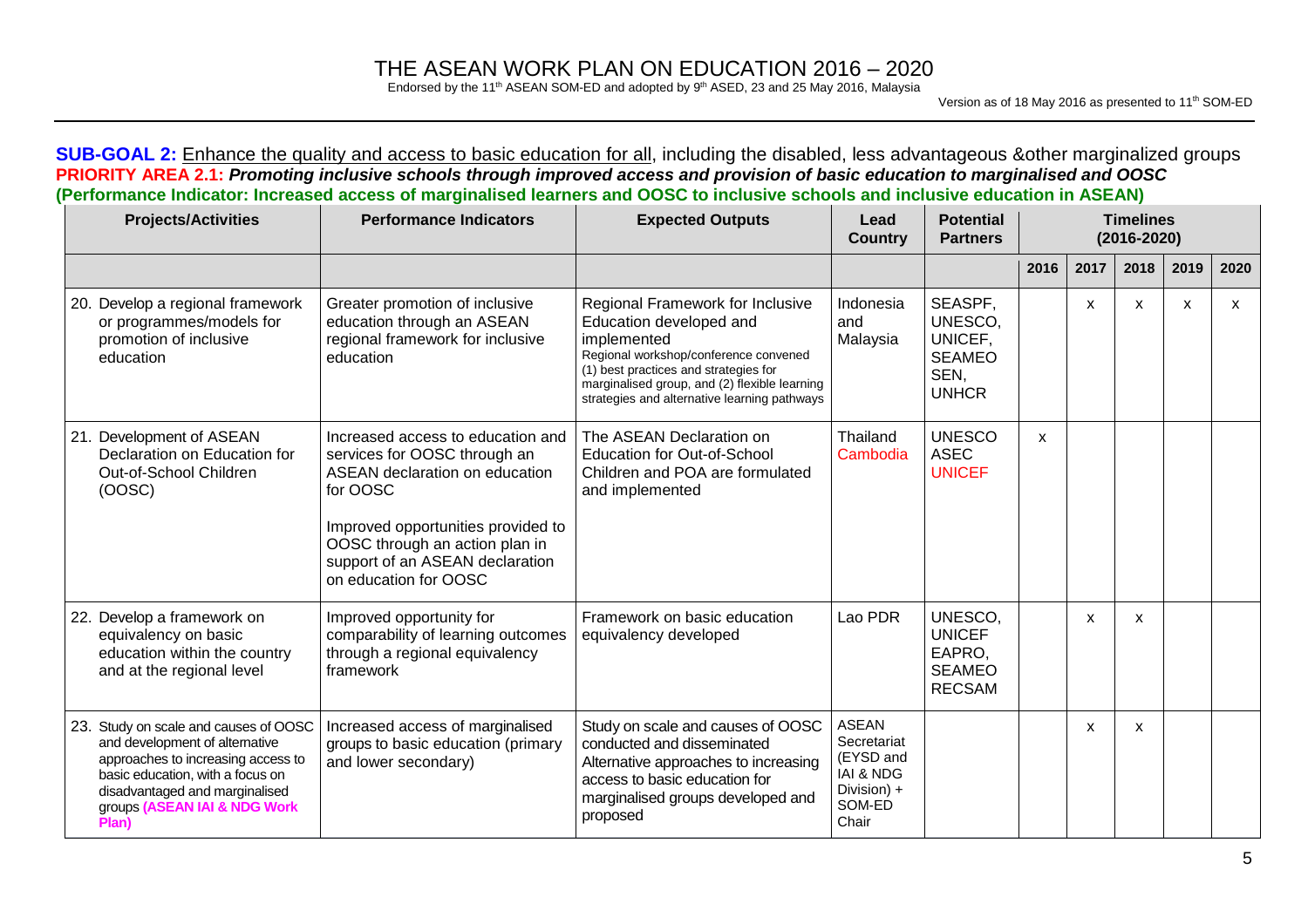Endorsed by the 11<sup>th</sup> ASEAN SOM-ED and adopted by  $9<sup>th</sup>$  ASED, 23 and 25 May 2016, Malaysia

| <b>Projects/Activities</b>                                                                                                                                                                                                                          | <b>Performance Indicators</b>                                                                                                                                        | <b>Expected Outputs</b>                                                                                                                                                                                               | Lead<br><b>Country</b>                                                                  | <b>Potential</b><br><b>Partners</b>                                                                                                  |      |      | <b>Timelines</b><br>$(2016 - 2020)$ |      |      |
|-----------------------------------------------------------------------------------------------------------------------------------------------------------------------------------------------------------------------------------------------------|----------------------------------------------------------------------------------------------------------------------------------------------------------------------|-----------------------------------------------------------------------------------------------------------------------------------------------------------------------------------------------------------------------|-----------------------------------------------------------------------------------------|--------------------------------------------------------------------------------------------------------------------------------------|------|------|-------------------------------------|------|------|
|                                                                                                                                                                                                                                                     |                                                                                                                                                                      |                                                                                                                                                                                                                       |                                                                                         |                                                                                                                                      | 2016 | 2017 | 2018                                | 2019 | 2020 |
| 24. Develop/ expand Southeast<br>Asia Primary Learning Metrics<br>(SEAPLM) and trial/ implement<br>in 6 (or all) ASEAN Member<br>States to promote common<br>standards across ASEAN, as<br>well as global citizenship<br>education and ASEAN values | Number of countries engaged in<br>this new regional assessment                                                                                                       | Enhanced analysis and<br>understanding of factors affecting<br>learning outcomes at country and<br>regional levels in participating<br>countries, especially for groups of<br>disadvantaged students and<br>countries | Lao PDR<br>and<br>Malaysia                                                              | <b>UNICEF</b><br>EAPRO,<br><b>SEAMEO</b><br>Secretariat                                                                              |      | X    |                                     |      |      |
| 25. Develop a framework and<br>action plan on teacher training<br>and exchange for CLMV                                                                                                                                                             | Number of teacher training courses<br>developed                                                                                                                      | Framework and action plan for<br><b>Exchange for Teacher Training</b><br>developed                                                                                                                                    | Indonesia                                                                               | SOMED+3<br>GIZ, USAID,<br>SEASPF,<br>Colombo Plan<br>Staff College,<br><b>British</b><br>Council,<br><b>SEAMEO</b><br><b>VOCTECH</b> |      | X    | X                                   |      |      |
| 26. Develop strategic online<br>courses to improve quality of<br>teaching                                                                                                                                                                           | Number of online courses<br>developed                                                                                                                                | Strategic online courses developed<br>and implemented                                                                                                                                                                 | Philippines                                                                             |                                                                                                                                      |      |      | X                                   | X    | X    |
| 27. Develop regional standards<br>and action plan on teacher<br>quality in priority fields of study<br>(STEM including ICT)                                                                                                                         | <b>ASEAN standards on STEM</b>                                                                                                                                       | Regional standards on STEM<br>developed and implemented<br>Capacity building for pre-service<br>and in-service teachers conducted                                                                                     | Malaysia                                                                                |                                                                                                                                      |      | X    |                                     |      |      |
| 28. Develop the capacity<br>necessary to enable<br>participation in international<br>testing programmes (ASEAN<br><b>IAI &amp; NDG Work Plan)</b>                                                                                                   | Number of initiatives/capacity<br>building activities to enable AMS to<br>participate in international testing<br>programmes for improved basic<br>education quality | Initiatives/capacity building<br>activities to enable AMS to<br>participate in international testing<br>programmes developed and<br>implemented                                                                       | <b>ASEAN</b><br>Secretariat<br>(EYSD and IAI<br>& NDG<br>Division) +<br>SOM-ED<br>Chair |                                                                                                                                      |      | x    | х                                   |      |      |

#### **PRIORITY AREA 2.2:** *Improving the quality of basic education through quality-focused interventions* **(Performance Indicator: Increased number and variety of quality-focused basic education interventions in ASEAN)**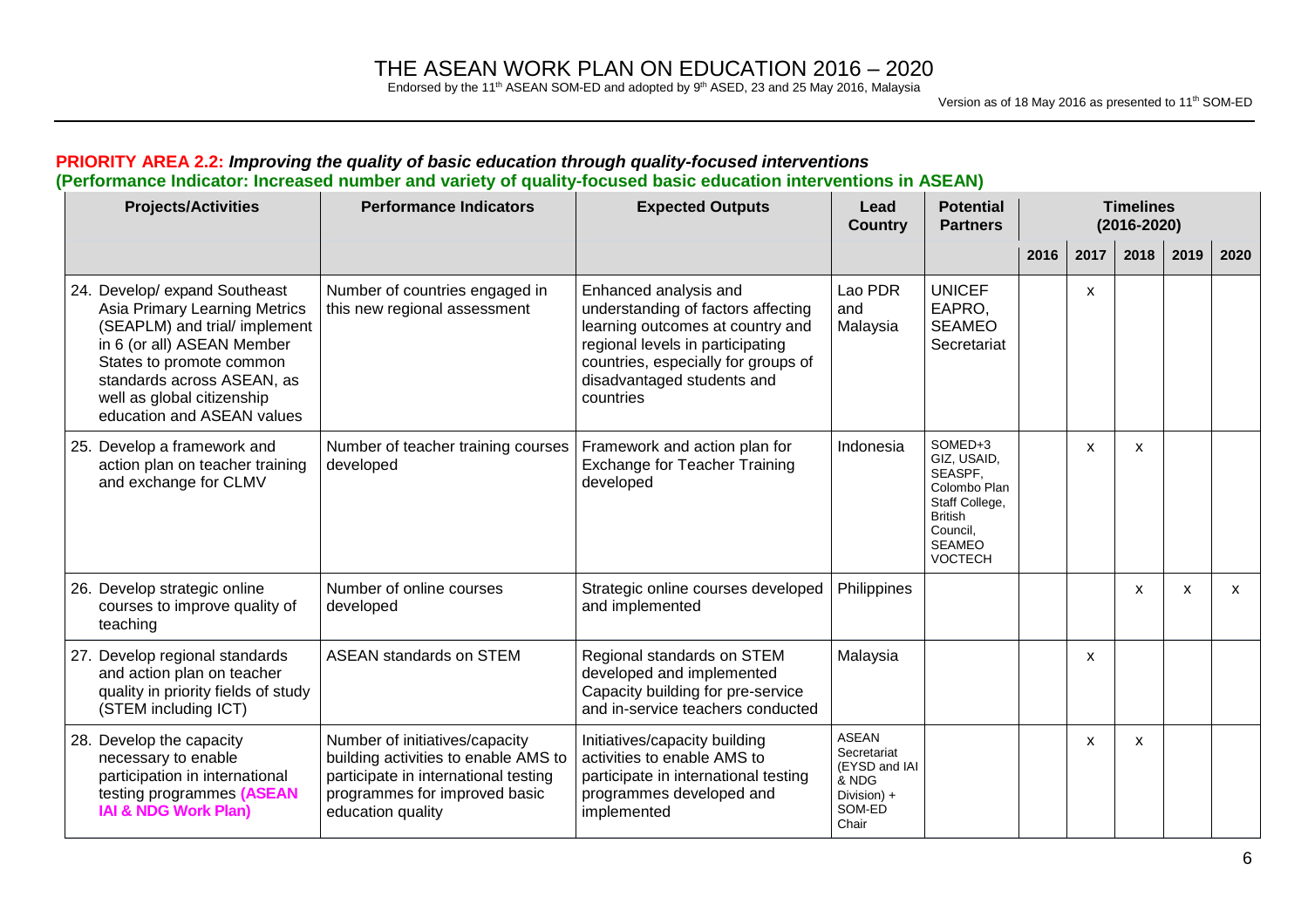Endorsed by the 11<sup>th</sup> ASEAN SOM-ED and adopted by  $9<sup>th</sup>$  ASED, 23 and 25 May 2016, Malaysia

### **SUB-GOAL 3:** Strengthen the use of ICT

**PRIORITY AREA 3.1:** *Expanding and improving human and institutional capacity in educational software development and online instructional design* 

### *to enhance access to quality education*

(Performance Indicator: Increased number and variety of ICT-supported teaching and learning tools especially for CLMV countries in ASEAN)

| <b>Projects/Activities</b>                                                                                                                                                                                 | <b>Performance Indicators</b>                                                                                                         | <b>Expected Outputs</b>                                                                                                                                                                                                                                                  | Lead<br><b>Country</b>                      | <b>Potential</b><br><b>Partners</b>                                            |      |      | <b>Timelines</b><br>$(2016 - 2020)$ |      |      |
|------------------------------------------------------------------------------------------------------------------------------------------------------------------------------------------------------------|---------------------------------------------------------------------------------------------------------------------------------------|--------------------------------------------------------------------------------------------------------------------------------------------------------------------------------------------------------------------------------------------------------------------------|---------------------------------------------|--------------------------------------------------------------------------------|------|------|-------------------------------------|------|------|
|                                                                                                                                                                                                            |                                                                                                                                       |                                                                                                                                                                                                                                                                          |                                             |                                                                                | 2016 | 2017 | 2018                                | 2019 | 2020 |
| 29. Development of cross border<br>school models and action plan<br>to provide increased education<br>access for marginalized<br>children                                                                  | 80% of ASEAN students have<br>Increased access to ICT in the field<br>of basic and higher education<br>through enhanced connectivity. | Models and action plan for cross<br>border school developed and<br>implemented                                                                                                                                                                                           | Indonesia                                   | SEAMEO,<br><b>ASEAN-</b><br>Australia<br>PoA.<br>ASEAN-<br>Japan,<br>PoA, COST |      | X    | X                                   | X    | X    |
| 30. Promote greater access to<br>higher education, information<br>and learning opportunities<br>through the ASEAN Cyber<br>University initiative                                                           |                                                                                                                                       | e-Courseware development for<br>CLMV capacity building<br>The establishment and activation of<br><b>ACU-OER (ASEAN Cyber</b><br>University-Open Educational<br>Resource) Platform for sharing<br><b>OER from ASEAN universities</b>                                      | ASEAN<br>Member<br>States c/o<br><b>AUN</b> | AUN,<br><b>ASEAN</b><br>ROK, GIZ                                               |      | X    | X                                   | X    | X    |
| 31. Support the implementation of<br>programmes of relevant<br>ASEAN sectoral bodies and<br>dialogue partners that enance<br>ICT use in education especially<br>in CLMV countries<br><b>CROSS-SECTORAL</b> | The availability and accessibility of<br>quality digital educational material<br>(Infrastructure Division, AEC<br>Department)         | Supplementary applied work-based<br>learning programmes (Science &<br>Technology, Engineering, Math,<br>Accounting, Tourism) to address<br>skills gaps are developed<br>A basic set of educational tools for<br>teachers in delivering lessons with<br>ICT are developed | Viet Nam<br>Cambodia                        | SOMED,<br>TELSOM,<br><b>USAID</b><br><b>RDMA</b><br><b>ADB</b>                 |      | X    | X                                   | X    | X    |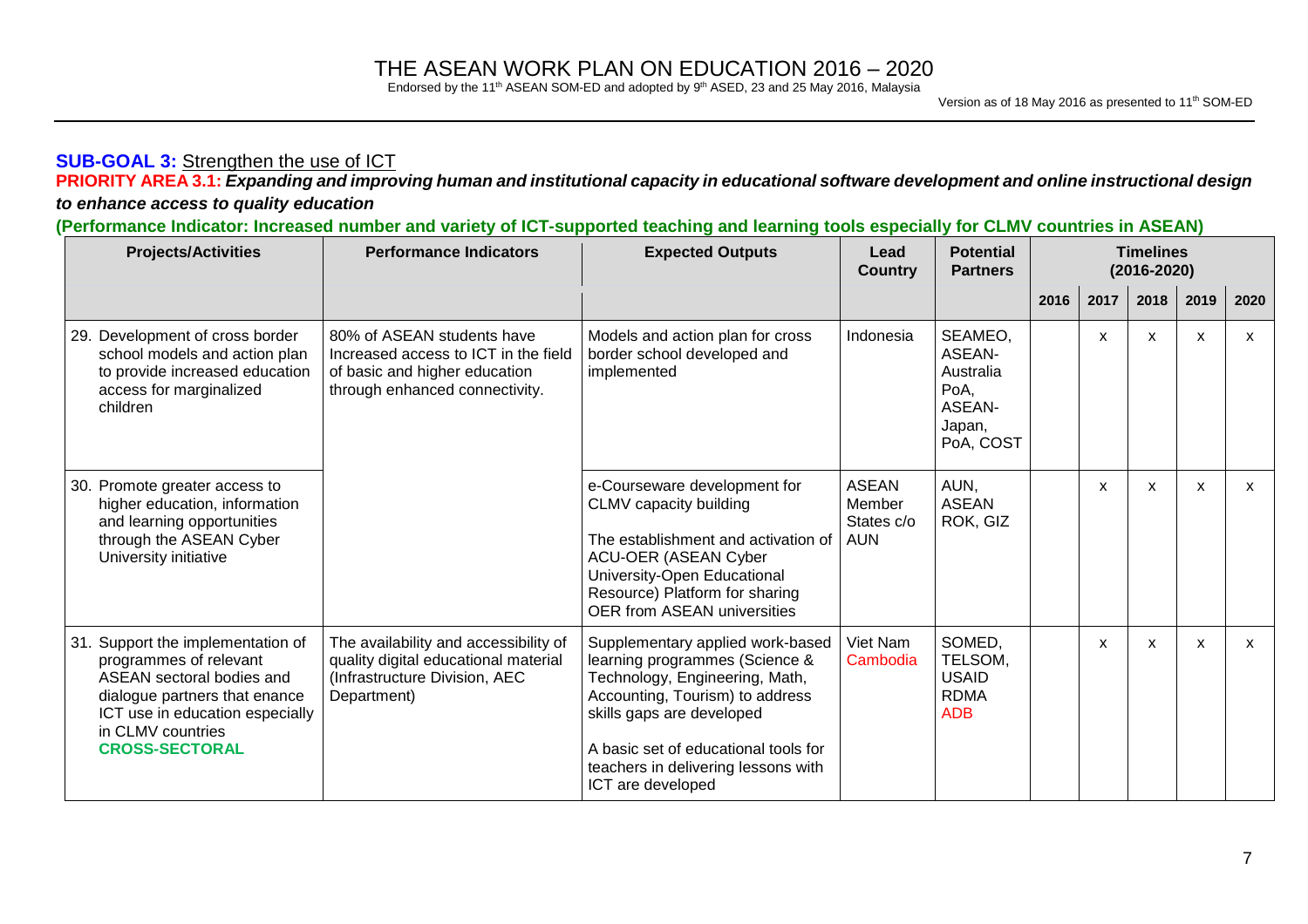Endorsed by the 11<sup>th</sup> ASEAN SOM-ED and adopted by  $9<sup>th</sup>$  ASED, 23 and 25 May 2016, Malaysia

### PRIORITY AREA 3.2: Strengthening capacity to access and use digital learning through ICT in ASEAN Member States; as well as provide other *capacity building programmes to support this*

### (Performance Indicator: Increased number of initiatives and opportunities for ICT-based learning and ICT-focused capacity building in ASEAN)

| <b>Projects/Activities</b>                                                                                                                                     | <b>Performance Indicators</b>                                                                                           | <b>Expected Outputs</b>                                                                                                                                                                                                                                                                      | Lead<br><b>Country</b>                                               | <b>Potential</b><br><b>Partners</b> | <b>Timelines</b><br>$(2016 - 2020)$ |      |                           |      |      |
|----------------------------------------------------------------------------------------------------------------------------------------------------------------|-------------------------------------------------------------------------------------------------------------------------|----------------------------------------------------------------------------------------------------------------------------------------------------------------------------------------------------------------------------------------------------------------------------------------------|----------------------------------------------------------------------|-------------------------------------|-------------------------------------|------|---------------------------|------|------|
|                                                                                                                                                                |                                                                                                                         |                                                                                                                                                                                                                                                                                              |                                                                      |                                     | 2016                                | 2017 | 2018                      | 2019 | 2020 |
| 32. Strengthen efforts to build ICT<br>capacity and capabilities<br>through cross cutting initiatives,<br>including vulnerable groups<br><b>CROSS-SECTORAL</b> | 2 workshops/conferences to be<br>provided that will impact $30 - 40$<br>participants from AMS.                          | Development of ICT programmes<br>which address the teaching and<br>learning needs of AMS, possibly<br>addressing the specific needs of<br>vulnerable groups - children,<br>women, handicapped, Include<br>cyber skills for under-served people<br>groups - IDN development, local<br>content | Singapore                                                            | SOMED,<br><b>TELSOM</b>             |                                     |      | X                         |      | x    |
| 33. SEA Digital Class and Teacher<br><b>Training Centers to</b><br>complement initiatives of<br><b>SEAMEO</b>                                                  | At least 50 digital courses to be<br>provided, with teachers trained by<br>50 existing training<br>centers/institutions | SEAMES shall consistently advise<br>the relevant SEAMEO centers on<br>their activities programmes and<br>projects that are committed on this<br>programme (SEAMES)                                                                                                                           | <b>ASEAN</b><br>Member<br>States c/o<br><b>SEAMEO</b><br>Secretariat |                                     | X                                   | X    | $\boldsymbol{\mathsf{x}}$ | X    |      |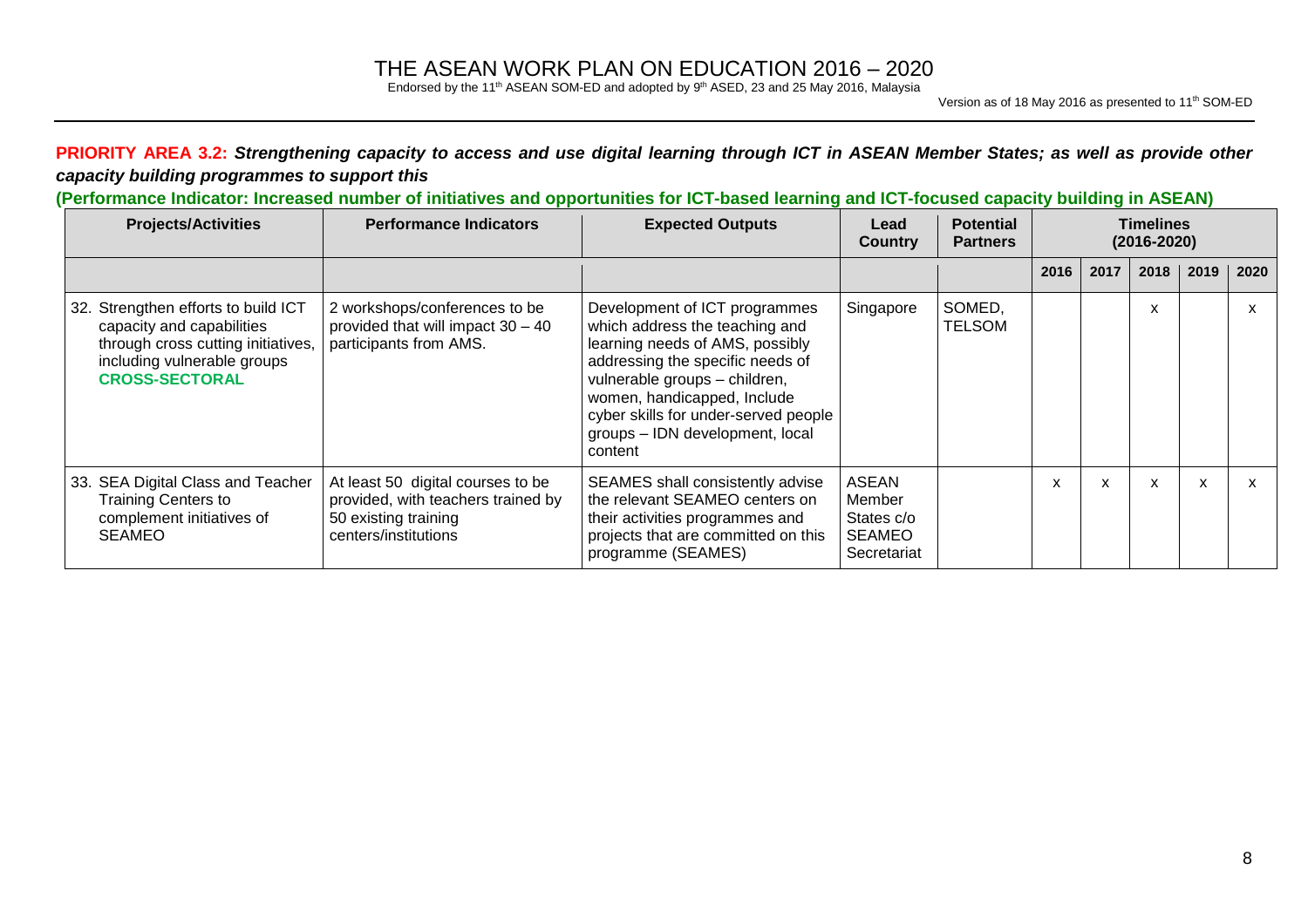Endorsed by the 11<sup>th</sup> ASEAN SOM-ED and adopted by  $9<sup>th</sup>$  ASED, 23 and 25 May 2016, Malaysia

**SUB-GOAL 4:** Support the development of the Technical and Vocational Education and Training (TVET) sector as well as lifelong learning in the region

#### **PRIORITY AREA 4.1:** *Maximizing access to TVET for employment and sustainable development* **(Performance Indicator: Increased access to TVET capacity building and mobility in ASEAN)**

| <b>Projects/Activities</b>                                                                                                                               | <b>Performance Indicators</b>                                                                                                              | <b>Expected Outputs</b>                                    | Lead<br><b>Country</b> | <b>Potential</b><br><b>Partners</b> |      | <b>Timelines</b><br>$(2016 - 2020)$ |           |      |      |
|----------------------------------------------------------------------------------------------------------------------------------------------------------|--------------------------------------------------------------------------------------------------------------------------------------------|------------------------------------------------------------|------------------------|-------------------------------------|------|-------------------------------------|-----------|------|------|
|                                                                                                                                                          |                                                                                                                                            |                                                            |                        |                                     | 2016 | 2017                                | 2018      | 2019 | 2020 |
| 34. Increase opportunities for<br>cross-border TVET internship,<br>apprenticeship, academic<br>exchange; and set policies for<br>sustainable development | Equitable access for all<br>(percentage enrolment rate,<br>percentage gender ratio)<br>Percentage of mobility of students<br>and graduates | Increased cross-border TVET<br>internship enrolment in AMS | Brunei<br>Darussalam   | <b>SEAMEO</b>                       |      | $\cdot$<br>$\lambda$                | $\lambda$ | X    |      |

PRIORITY AREA 4.2: Strengthening regional harmonisation for the advancement of quality TVET transformation through networking, partnerships *and mobilization of TVET personnel and resources*

(Performance Indicator: Increased number of initiatives and opportunities for TVET regional harmonisation through capacity building of TVET **personnel in ASEAN)**

| <b>Projects/Activities</b>                                                                                                                                                                                                     | <b>Performance Indicators</b> | <b>Expected Outputs</b>                                                           | Lead<br><b>Country</b> | <b>Potential</b><br><b>Partners</b> |      | <b>Timelines</b><br>$(2016 - 2020)$ |                        |      |      |  |
|--------------------------------------------------------------------------------------------------------------------------------------------------------------------------------------------------------------------------------|-------------------------------|-----------------------------------------------------------------------------------|------------------------|-------------------------------------|------|-------------------------------------|------------------------|------|------|--|
|                                                                                                                                                                                                                                |                               |                                                                                   |                        |                                     | 2016 | 2017                                | 2018                   | 2019 | 2020 |  |
| 35. Bridge skills and academic for<br>vertical mobility through<br>curriculum development<br>36. Provide access to higher level<br>of education for experienced<br>workforce<br>37. Training for professional TVET<br>teachers | Percentage of employment      | TVET practitioners with better<br>vertical mobility into TVET higher<br>education | Malaysia               |                                     |      | $\mathbf{v}$<br>$\lambda$           | $\lambda$<br>$\lambda$ | x    |      |  |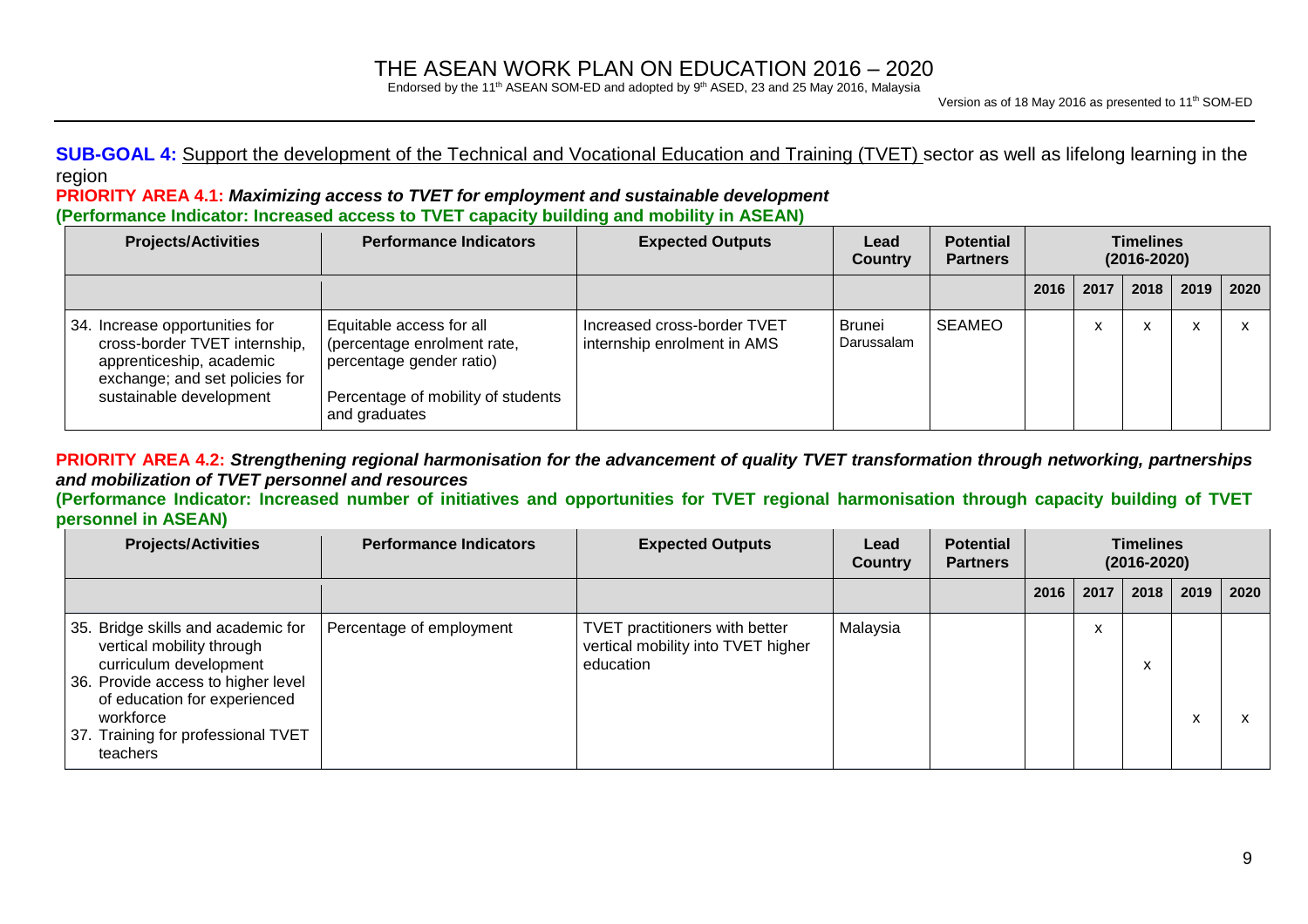Endorsed by the 11<sup>th</sup> ASEAN SOM-ED and adopted by  $9<sup>th</sup>$  ASED, 23 and 25 May 2016, Malaysia

Version as of 18 May 2016 as presented to 11<sup>th</sup> SOM-ED

#### PRIORITY AREA 4.2: Strengthening regional harmonisation for the advancement of quality TVET transformation through networking, partnerships *and mobilization of TVET personnel and resources (continuation)*

| <b>Projects/Activities</b>                                                                                                                                                                    | <b>Performance Indicators</b>                                                                                                                  | <b>Expected Outputs</b>                                                                                                                                                         | Lead<br><b>Country</b>                                                        | <b>Potential</b><br><b>Partners</b>                                             |      | <b>Timelines</b><br>$(2016 - 2020)$ |              |      |      |  |  |
|-----------------------------------------------------------------------------------------------------------------------------------------------------------------------------------------------|------------------------------------------------------------------------------------------------------------------------------------------------|---------------------------------------------------------------------------------------------------------------------------------------------------------------------------------|-------------------------------------------------------------------------------|---------------------------------------------------------------------------------|------|-------------------------------------|--------------|------|------|--|--|
|                                                                                                                                                                                               |                                                                                                                                                |                                                                                                                                                                                 |                                                                               |                                                                                 | 2016 | 2017                                | 2018         | 2019 | 2020 |  |  |
| 38. Implement GIZ's RECOTVET<br>Programme to strengthen<br>regional harmonisation and<br>quality improvement in TVET<br>(TVET Personnel Education)                                            | Regional initiatives and<br>programmes have contributed<br>towards regional harmonisation in<br><b>TVET and TVET personnel</b><br>development. | A strategic coordination platform to<br>facilitate the discussion on cross-<br>cutting issues related to the<br>harmonization of TVET in the context<br>of ASEAN is established | <b>Brunei</b><br>Darussalam<br>All ASEAN<br>Member<br>States,<br><b>ASEAN</b> | GIZ/RECO<br><b>TVET</b><br><b>SEAMEO</b><br>Secretariat<br>and<br><b>SEAMEO</b> | X    | X                                   | X            |      |      |  |  |
| 39. Establish a regional TVET centre<br>focusing on research, capacity<br>building and collaboration of<br>institutions concentrating on TVET<br>qualifications at the postgraduate           |                                                                                                                                                | Regional standards for TVET<br>personnel (e.g. teachers and in-<br>company trainers) are developed and<br>submitted to SOMED                                                    | Secretariat                                                                   | <b>VOCTECH</b>                                                                  |      |                                     | X            | X    |      |  |  |
| level (Recommendation in support<br>of the Kuala Lumpur Declaration<br>on Higher education)                                                                                                   |                                                                                                                                                | An orientation framework on quality in<br>TVET is developed and submitted to<br>SOMED                                                                                           |                                                                               |                                                                                 |      |                                     |              |      |      |  |  |
| 40. Strengthen academic pathways for<br>TVET specialists at the<br>postgraduate level<br>(Recommendation in support of                                                                        |                                                                                                                                                | A regional knowledge platform on<br>TVET in the ASEAN region is<br>established                                                                                                  |                                                                               |                                                                                 |      | $\mathsf{x}$                        | $\mathsf{x}$ |      |      |  |  |
| the Kuala Lumpur Declaration on<br>Higher education)                                                                                                                                          |                                                                                                                                                | Advanced regional training<br>programmes for TVET personnel<br>(policy makers and teachers) to<br>develop pedagogical and institutional<br>managerial capacity are implemented  |                                                                               |                                                                                 |      |                                     |              |      |      |  |  |
| 41. Support the conduct of ASEAN<br>Skill Competition to support<br>ASEAN workforce development,<br>particularly in achieving regional<br>standard competency (SLOM)<br><b>CROSS-SECTORAL</b> | Number of TVET learners and<br>personnel involved in ASEAN Skills<br>Competition                                                               | <b>ASEAN Skills Competition conducted</b><br>by SLOM and supported by SOM-ED                                                                                                    | Lead country<br>from SLOM<br>and<br>supported by<br>SOM-ED                    |                                                                                 |      | X                                   | X            | X    | X    |  |  |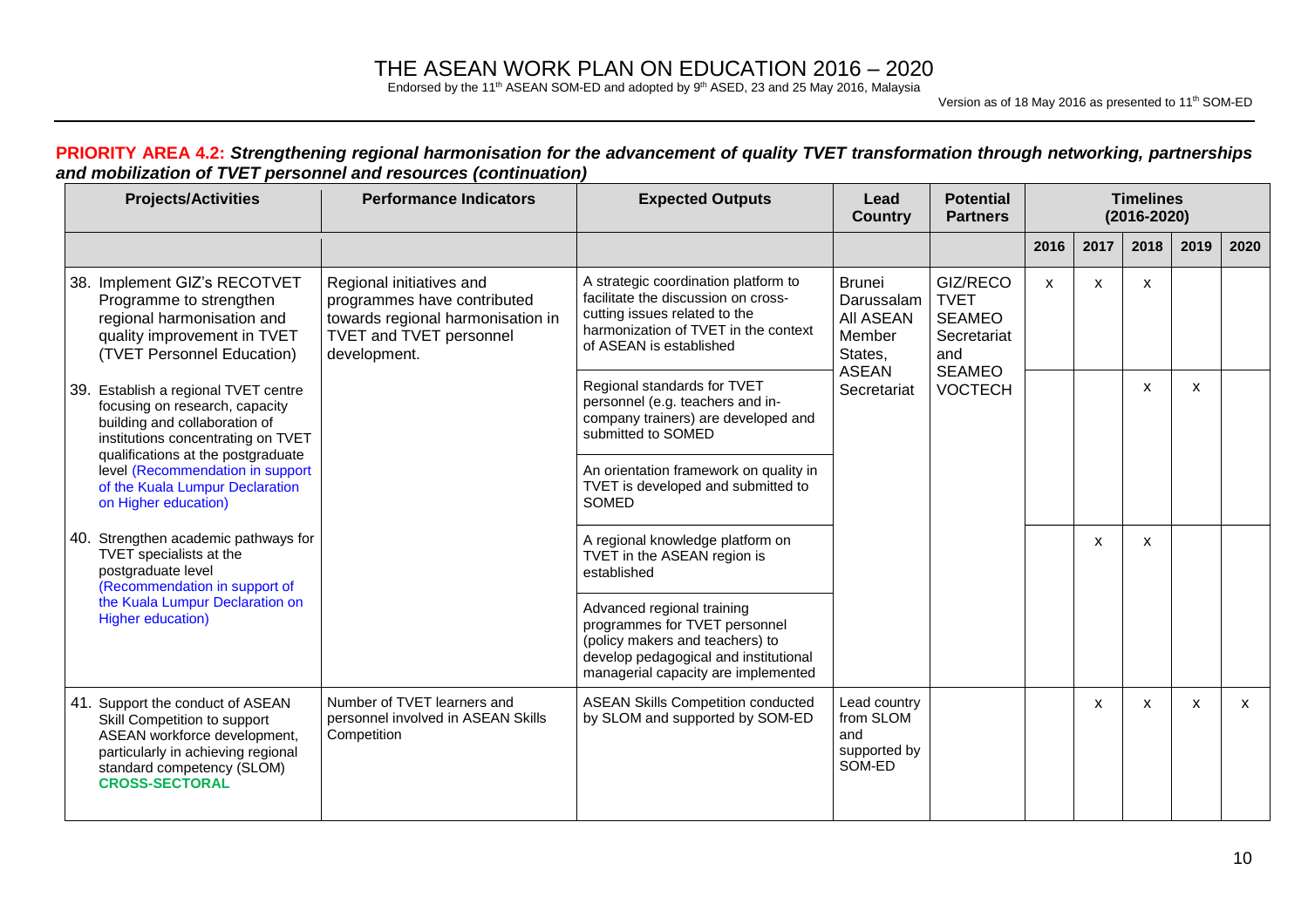Endorsed by the 11<sup>th</sup> ASEAN SOM-ED and adopted by  $9<sup>th</sup>$  ASED, 23 and 25 May 2016, Malaysia

Version as of 18 May 2016 as presented to 11<sup>th</sup> SOM-ED

PRIORITY AREA 4.3: Establishing regional quality assurance and recognition for TVET and/or non-degree (diploma or certificates only) institutions (Performance Indicator: Increased number of initiatives and opportunities for TVET personnel and learners mobility in support of TVET recognition **and quality assurance in ASEAN)**

| <b>Projects/Activities</b>                                                                                                                                                                                      | <b>Performance Indicators</b>                                                                                                                        | <b>Expected Outputs</b>                                                                                                                                    | Lead<br><b>Country</b>                                                                             | <b>Potential</b><br><b>Partners</b>              |      | <b>Timelines</b><br>$(2016 - 2020)$ |      |      |      |
|-----------------------------------------------------------------------------------------------------------------------------------------------------------------------------------------------------------------|------------------------------------------------------------------------------------------------------------------------------------------------------|------------------------------------------------------------------------------------------------------------------------------------------------------------|----------------------------------------------------------------------------------------------------|--------------------------------------------------|------|-------------------------------------|------|------|------|
|                                                                                                                                                                                                                 |                                                                                                                                                      |                                                                                                                                                            |                                                                                                    |                                                  | 2016 | 2017                                | 2018 | 2019 | 2020 |
| 42. Develop/ improve cross-border<br><b>TVET Internship Programme</b>                                                                                                                                           | Number of internships and<br>apprenticeships model that support<br>cross-border TVET programme                                                       | The development of regional<br>quality assurance and recognition<br>for TVET and/or non-degree<br>institutions                                             | Thailand<br>and the<br>Philippines                                                                 | OVEC,<br>GIZ,<br><b>SEAMEO</b><br><b>VOCTECH</b> |      |                                     | X    | X    | x    |
| 43. Develop/ implement TVET<br>Academic Exchange<br>Programme                                                                                                                                                   | Alignment of activities with the<br>SEA-TVET Chaing Mai Joint<br>Statement on Harmonization and<br>Internationalization of TVET in<br>Southeast Asia |                                                                                                                                                            |                                                                                                    | AEC,<br>ASEAN-<br>affiliated<br>entities         |      |                                     | X    | X    | X    |
| 44. Complete the development of<br><b>National Qualifications</b><br>Frameworks, and begin<br>undertaking quality assurance<br>activities in TVET and higher<br>education (ASEAN IAI & NDG<br><b>Work Plan)</b> | Improvement of the quality of<br>technical and vocational education<br>and training, and higher education                                            | Development of National<br>Qualifications Frameworks in some<br>AMS completed<br>Quality assurance activities in<br>TVET and higher education<br>initiated | <b>ASEAN</b><br>Secretariat<br>(EYSD and<br><b>IAI &amp; NDG</b><br>Division) +<br>SOM-ED<br>Chair |                                                  |      | x                                   | x    | X    | X    |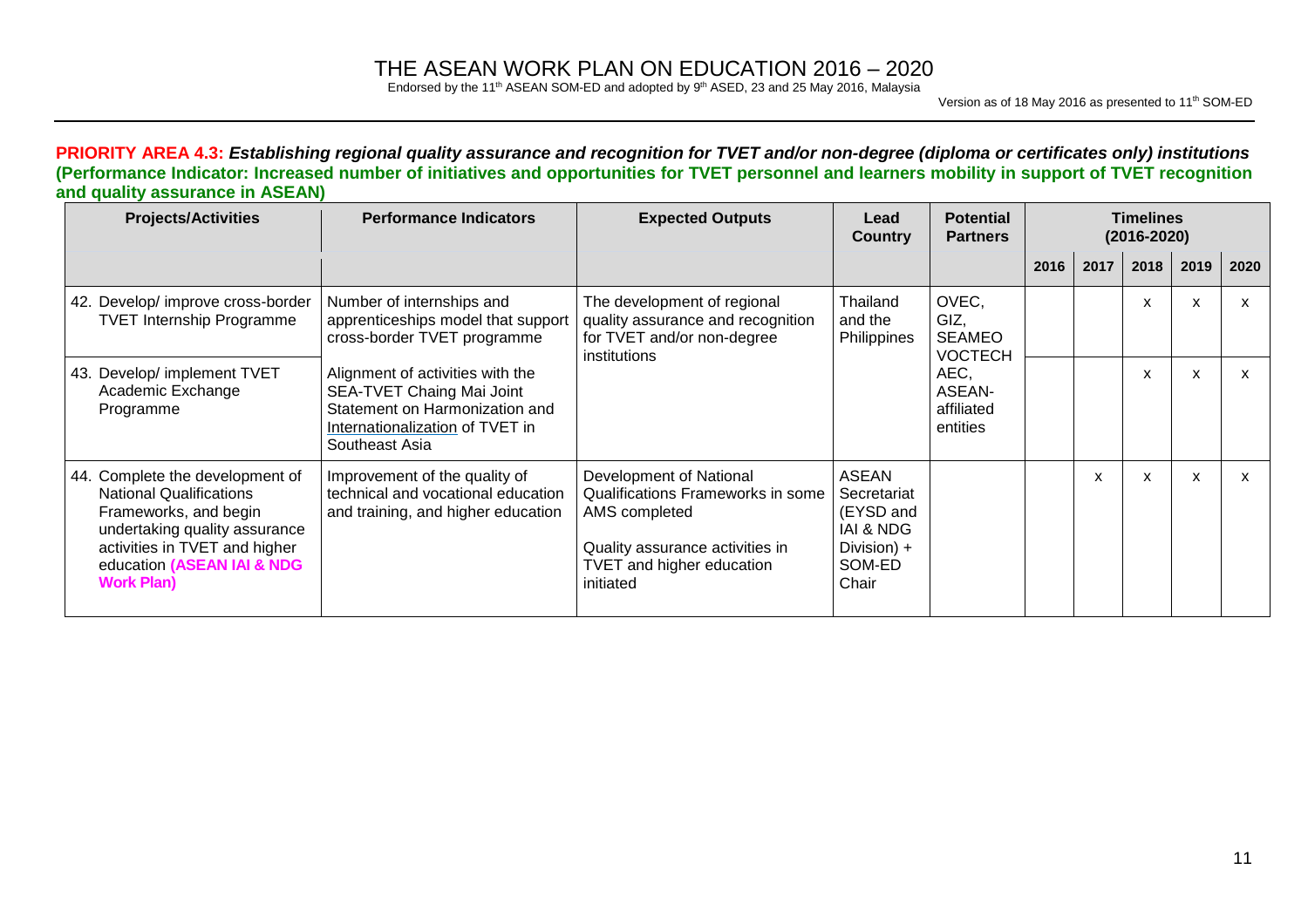Endorsed by the 11<sup>th</sup> ASEAN SOM-ED and adopted by  $9<sup>th</sup>$  ASED, 23 and 25 May 2016, Malaysia

Version as of 18 May 2016 as presented to 11<sup>th</sup> SOM-ED

| <b>Projects/Activities</b>                                                                                                                                                                                                                                                                                                                                                                                                                                                                                                                                                                                                                                                                                                           | <b>Performance Indicators</b>                                                                                                                                                                                                                                        | <b>Expected Outputs</b>                                                                                                                                                                                                                          | Lead<br><b>Country</b>                                                                     | <b>Potential</b><br><b>Partners</b>                                                       |      |                                     | <b>Timelines</b><br>$(2016 - 2020)$ |      |      |
|--------------------------------------------------------------------------------------------------------------------------------------------------------------------------------------------------------------------------------------------------------------------------------------------------------------------------------------------------------------------------------------------------------------------------------------------------------------------------------------------------------------------------------------------------------------------------------------------------------------------------------------------------------------------------------------------------------------------------------------|----------------------------------------------------------------------------------------------------------------------------------------------------------------------------------------------------------------------------------------------------------------------|--------------------------------------------------------------------------------------------------------------------------------------------------------------------------------------------------------------------------------------------------|--------------------------------------------------------------------------------------------|-------------------------------------------------------------------------------------------|------|-------------------------------------|-------------------------------------|------|------|
|                                                                                                                                                                                                                                                                                                                                                                                                                                                                                                                                                                                                                                                                                                                                      |                                                                                                                                                                                                                                                                      |                                                                                                                                                                                                                                                  |                                                                                            |                                                                                           | 2016 | 2017                                | 2018                                | 2019 | 2020 |
| 45. Establish new vocational<br>training programmes and<br>common qualifications<br>across ASEAN Member<br><b>States</b><br>Understand vocational skill<br>а.<br>gaps across ASEAN<br>Member States (building<br>on existing work by ILO /<br>ADB)<br>Reviewing the landscape<br>b.<br>of TVET programmes in<br><b>AMS</b><br>Prioritize 2-3 TVET<br>c.<br>sectors/areas based on<br>relevance for AMS, private<br>sector interest, feasibility<br>Develop a set of common<br>d.<br>skills and competencies for<br>the sector training<br>programmes in each area<br>(together with private<br>sector operators)<br>Roll out across a cluster of<br>е.<br>AMS<br>Explore harmonization of<br><b>TVET</b> recognition<br>requirements | Availability of data on supply<br>demand gap by vocational skill<br>in ASEAN<br>Set of common skills and<br>competencies for the sector<br>training programmes in each<br>area<br>Number of TVET areas<br>prioritized for training and<br>qualifications development | Vocational standards for three<br>selected TVET areas developed<br>for consideration of ASEAN<br><b>Member States</b><br>Training programmes with sets<br>of common skills and<br>competencies for three selected<br><b>TVET areas developed</b> | <b>ASEAN</b><br>Secretariat<br>(EYSD and<br>Connectivity<br>Division) +<br>SOM-ED<br>Chair | ACMW,<br>SLOM,<br>SEOM,<br>DGICM,<br>ILO, ADB,<br>GIZ,<br><b>SEAMEO</b><br><b>VOCTECH</b> |      | х<br>X<br>$\boldsymbol{\mathsf{x}}$ | $\boldsymbol{\mathsf{x}}$           | X    | X    |

#### PRIORITY AREA 4.4: Reducing the gaps between vocational skills demand and supply across ASEAN (ASEAN Connectivity 2025 Plan) (Performance Indicator: Increased number of initiatives and opportunities to reduce gaps between vocational skills demand and supply in ASEAN)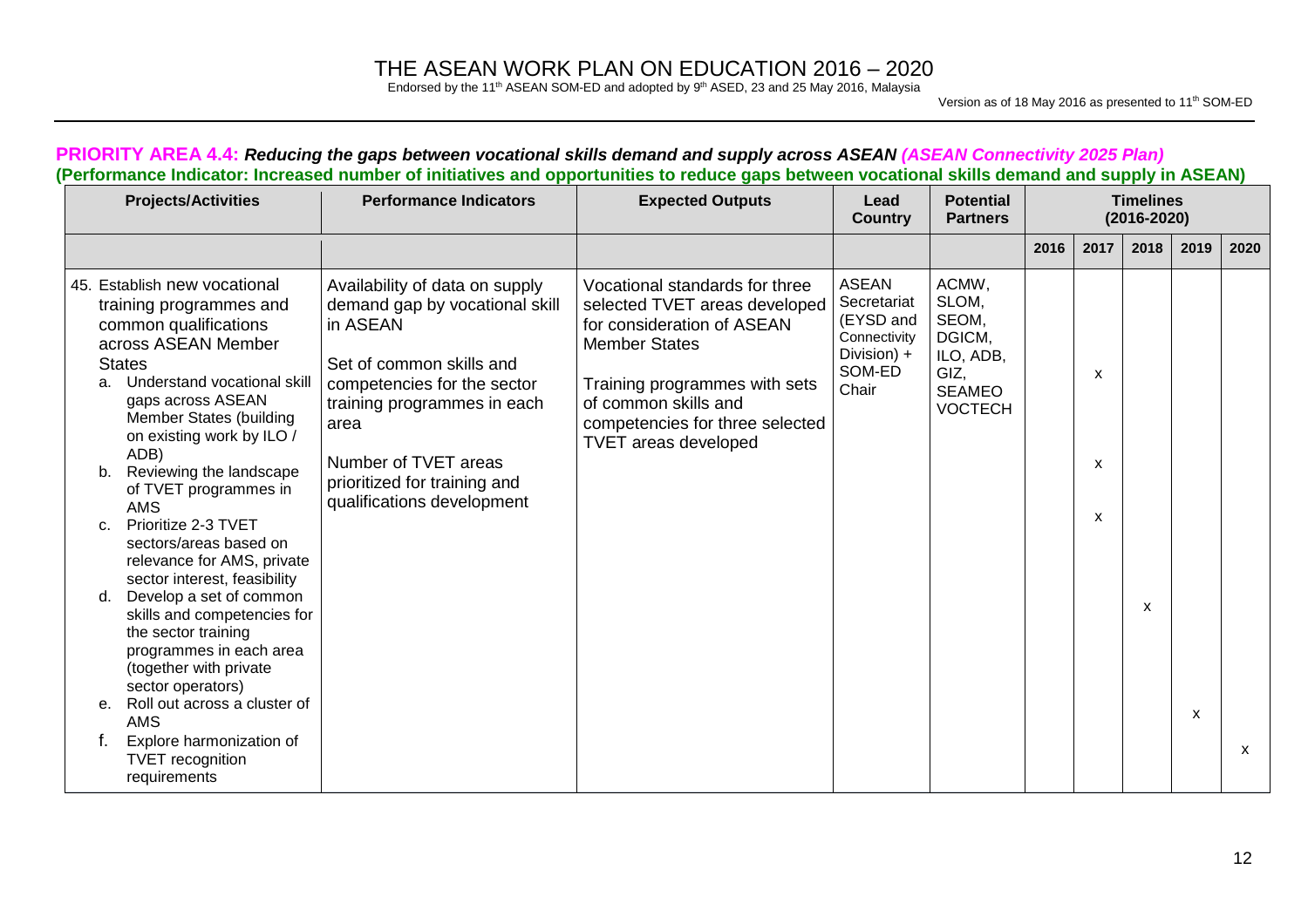Endorsed by the 11<sup>th</sup> ASEAN SOM-ED and adopted by  $9<sup>th</sup>$  ASED, 23 and 25 May 2016, Malaysia

#### **SUB-GOAL 5:** Complement the efforts of other sectors in meeting the objectives of Education for Sustainable Development (ESD)

#### **PRIORITY AREA 5.1:** *Strengthening collaboration between the education and other sectors related to ESD* (Performance Indicator: Increased number of initiatives and opportunities for cross-sectoral collaboration on ESD in ASEAN)

| <b>Projects/Activities</b>                                                                                                                                                                                                                                               | <b>Performance Indicators</b>                                                                                                                                                                            | <b>Expected Outputs</b>                                                                                                                                                              | Lead<br><b>Country</b>      | <b>Potential</b><br><b>Partners</b>                                      | <b>Timelines</b><br>$(2016 - 2020)$ |      |      |      |      |
|--------------------------------------------------------------------------------------------------------------------------------------------------------------------------------------------------------------------------------------------------------------------------|----------------------------------------------------------------------------------------------------------------------------------------------------------------------------------------------------------|--------------------------------------------------------------------------------------------------------------------------------------------------------------------------------------|-----------------------------|--------------------------------------------------------------------------|-------------------------------------|------|------|------|------|
|                                                                                                                                                                                                                                                                          |                                                                                                                                                                                                          |                                                                                                                                                                                      |                             |                                                                          | 2016                                | 2017 | 2018 | 2019 | 2020 |
| 46. Strengthen cross-sectoral<br>collaboration and synergies for<br>ESD between environment<br>(ASOEN) and education sectors<br>(SOM-ED)<br><b>CROSS-SECTORAL</b>                                                                                                        | By 2016, all AMS have implemented<br>the ASEAN Environmental Education<br>Action Plan (AEEAP) 2014-2018.                                                                                                 | Support the conduct of ASEAN Eco-<br>Schools Award Programme and<br><b>ASEAN Environmental Education</b><br>Forum for eco-/sustainable/green<br>schools under the auspices of ASOEN. | Philippines                 | UNESCO.<br>AWGEEz<br>under)<br>ASOEN),<br><b>SEAMEO</b><br><b>RECSAM</b> |                                     | x    | X    | X    |      |
| 47. Conduct multi-disciplinary<br>research on social and<br>sustainability sciences for<br>understanding social,<br>environmental and economic<br>issues and impacts of ASEAN<br>integration including analyses of<br>significant policy implications for<br>governments | Establishment of an ASEAN Scholars<br>Network on Social and Sustainability<br>Sciences to facilitate knowledge<br>exchange, cross-disciplinary learning<br>and collaborative policy-relevant<br>research | Publication of ASEAN State of Social<br>and Sustainability Sciences Report                                                                                                           | Philippines<br>and Thailand | <b>UNESCO</b>                                                            |                                     |      | X    | x    |      |

PRIORITY AREA 5.2: Promoting the inclusion for Disaster Risk Reduction (DRR) in national curriculum through support to relevant sectors' initiatives (Performance Indicator: Increased number of initiatives and opportunities for promotion of cross-sectoral collaboration on DRR in ASEAN)

| <b>Projects/Activities</b>                                                                                                              | <b>Performance Indicators</b>                                                                                                                                       | <b>Expected Outputs</b>                                                                                      | Lead<br><b>Country</b> | <b>Potential</b><br><b>Partners</b>                                              | <b>Timelines</b><br>$(2016 - 2020)$ |                              |      |      |      |
|-----------------------------------------------------------------------------------------------------------------------------------------|---------------------------------------------------------------------------------------------------------------------------------------------------------------------|--------------------------------------------------------------------------------------------------------------|------------------------|----------------------------------------------------------------------------------|-------------------------------------|------------------------------|------|------|------|
|                                                                                                                                         |                                                                                                                                                                     |                                                                                                              |                        |                                                                                  | 2016                                | 2017                         | 2018 | 2019 | 2020 |
| 48. Support the development of<br><b>ASEAN Safe Schools Initiative</b><br>(ASSI) under the auspices of<br>ACDM<br><b>CROSS SECTORAL</b> | Safe Schools models established in<br>most at-risk districts and communities<br>in some ASEAN Member States to<br>field test and disseminate policies and<br>tools. | ASSI policies and tools field-tested and   Philippines<br>disseminated in some ASEAN Member<br><b>States</b> |                        | AACDM.<br>AADMER<br>Partnership<br>Group,<br>Australia,<br><b>New</b><br>Zealand | $\mathbf{v}$<br>ᄉ                   | $\mathbf{v}$<br>$\mathbf{v}$ |      |      |      |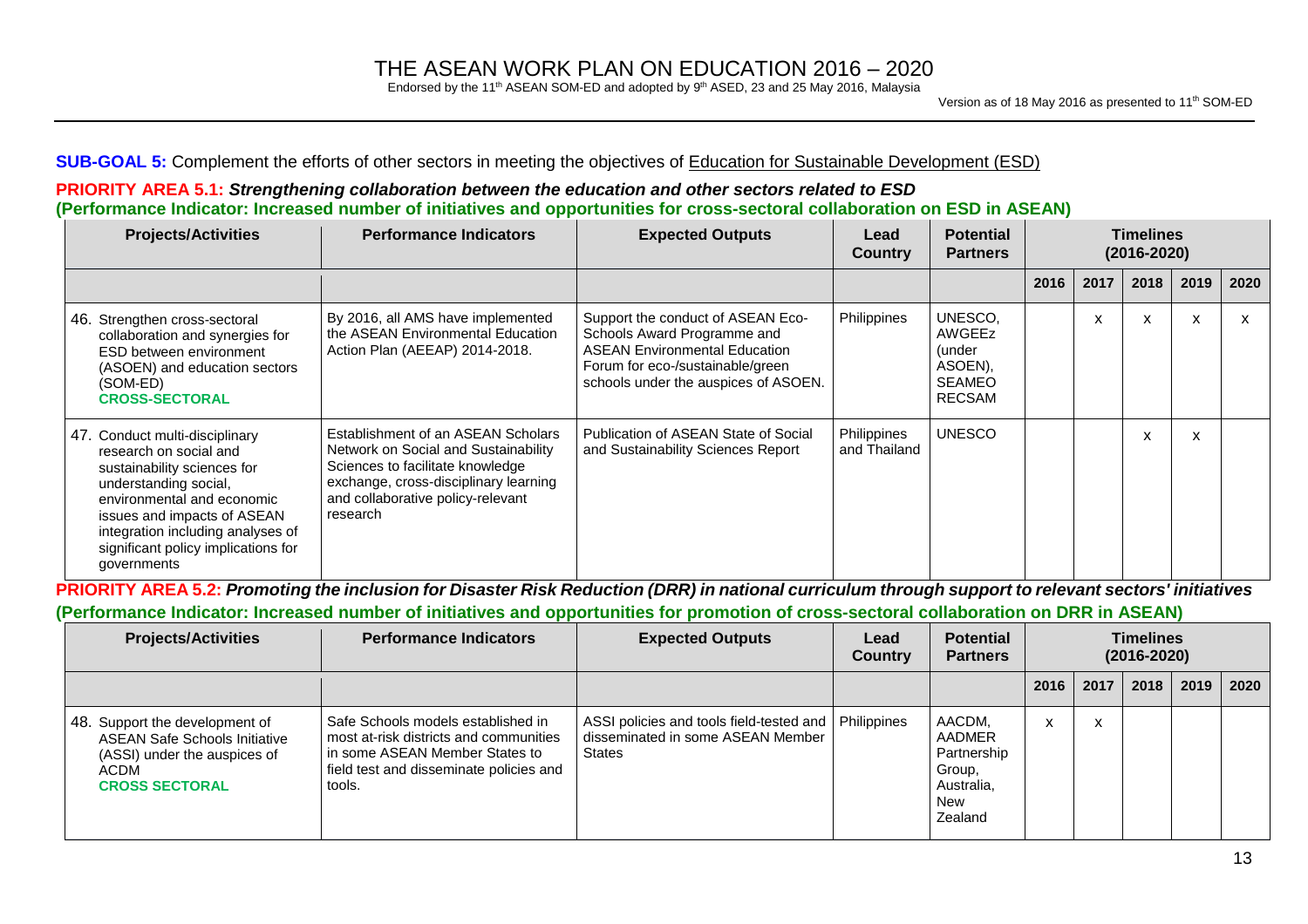Endorsed by the 11<sup>th</sup> ASEAN SOM-ED and adopted by  $9<sup>th</sup>$  ASED, 23 and 25 May 2016, Malaysia

#### **SUB-GOAL 6:** Strengthen the higher education sector through the implementation of robust quality assurance mechanisms **PRIORITY AREA 6.1:** *Developing harmonised quality assurance mechanisms within the context of ASEAN* (Performance Indicator: Increased number of initiatives and opportunities to develop and harmonise quality assurance systems/mechanisms in ASEAN)

| <b>Projects/Activities</b>                                                                                                                                                                                                   | <b>Performance Indicators</b>                                                                                                               | <b>Expected Outputs</b>                                                                                                                                                   | Lead<br><b>Country</b>                                              | <b>Potential</b><br><b>Partners</b>      |      | <b>Timelines</b><br>$(2016 - 2020)$ |              |              |      |
|------------------------------------------------------------------------------------------------------------------------------------------------------------------------------------------------------------------------------|---------------------------------------------------------------------------------------------------------------------------------------------|---------------------------------------------------------------------------------------------------------------------------------------------------------------------------|---------------------------------------------------------------------|------------------------------------------|------|-------------------------------------|--------------|--------------|------|
|                                                                                                                                                                                                                              |                                                                                                                                             |                                                                                                                                                                           |                                                                     |                                          | 2016 | 2017                                | 2018         | 2019         | 2020 |
| 49. Implement the ASEAN Regional<br>Quality Assurance and its<br>established information linkages                                                                                                                            | The ASEAN higher education<br>frameworks are developed and<br>strengthened where student mobility<br>among higher education institutions in | Robust quality assurance and<br>qualifications systems are established<br>to build zone of trust among AMS to<br>facilitate mobility of students                          | Malaysia and<br>Thailand                                            | AQAN, AUN,<br><b>SHARE</b>               | X    | X                                   | X            |              |      |
| 50. Implement the EU Support to<br>Higher Education in ASEAN<br>Region (SHARE) for strengthening<br>the ASEAN higher education<br>framework                                                                                  | ASEAN to strengthen people-to-people<br>connectivity is implemented.                                                                        | A comprehensive mapping of regional<br>higher education initiatives,<br>mechanisms and partners in higher<br>education under the ASEAN<br>framework is drafted            | <b>ASEAN</b><br>Member<br>States c/o<br><b>ASEAN</b><br>Secretariat | <b>EU</b>                                | X    | X                                   | $\mathsf{x}$ |              |      |
| 51. Conceptualise a single ASEAN<br>brand scholarship by 2025<br>(Recommendation in support of the<br>Kuala Lumpur Declaration on Higher<br>education)                                                                       |                                                                                                                                             | Ten policy dialogues are conducted to<br>facilitate the exchange of information<br>on the existing QA, QF, CTS and<br>Student Mobility initiatives in ASEAN<br>and Europe |                                                                     | <b>EU</b>                                |      |                                     | $\mathsf{x}$ | $\mathsf{x}$ |      |
| 52. Develop a commonly agreed<br>platform and operating<br>mechanisms for sharing and<br>managing data on mobility e.g.<br>data centre (Recommendation in<br>support of the Kuala Lumpur<br>Declaration on Higher education) |                                                                                                                                             | 500 scholarships to support study<br>abroad within ASEAN region are<br>provided                                                                                           |                                                                     | <b>EU</b>                                |      | X                                   | $\mathsf{x}$ |              |      |
| 53. Strengthen existing regional QA<br>on HE (degree-based) for students<br>and academic staff                                                                                                                               |                                                                                                                                             | The quality of teaching, research and<br>service of higher education institutions<br>are strengthened                                                                     | Malaysia and<br>Thailand                                            | EU, AUN<br><b>SEAMEO</b><br><b>RIHED</b> |      | X                                   | X            |              |      |
| 54. Develop regional quality<br>assurance mechanism at<br>institutional level in ASEAN by<br>utilising the AUN-QA                                                                                                            |                                                                                                                                             | Adoption and implementation of the<br>AUN-QA at institutional level.                                                                                                      | <b>ASEAN</b><br>Member<br>States c/o<br><b>ASEC</b>                 | EU, AUN<br><b>SEAMEO</b><br><b>RIHED</b> |      | X                                   | $\mathsf{x}$ |              |      |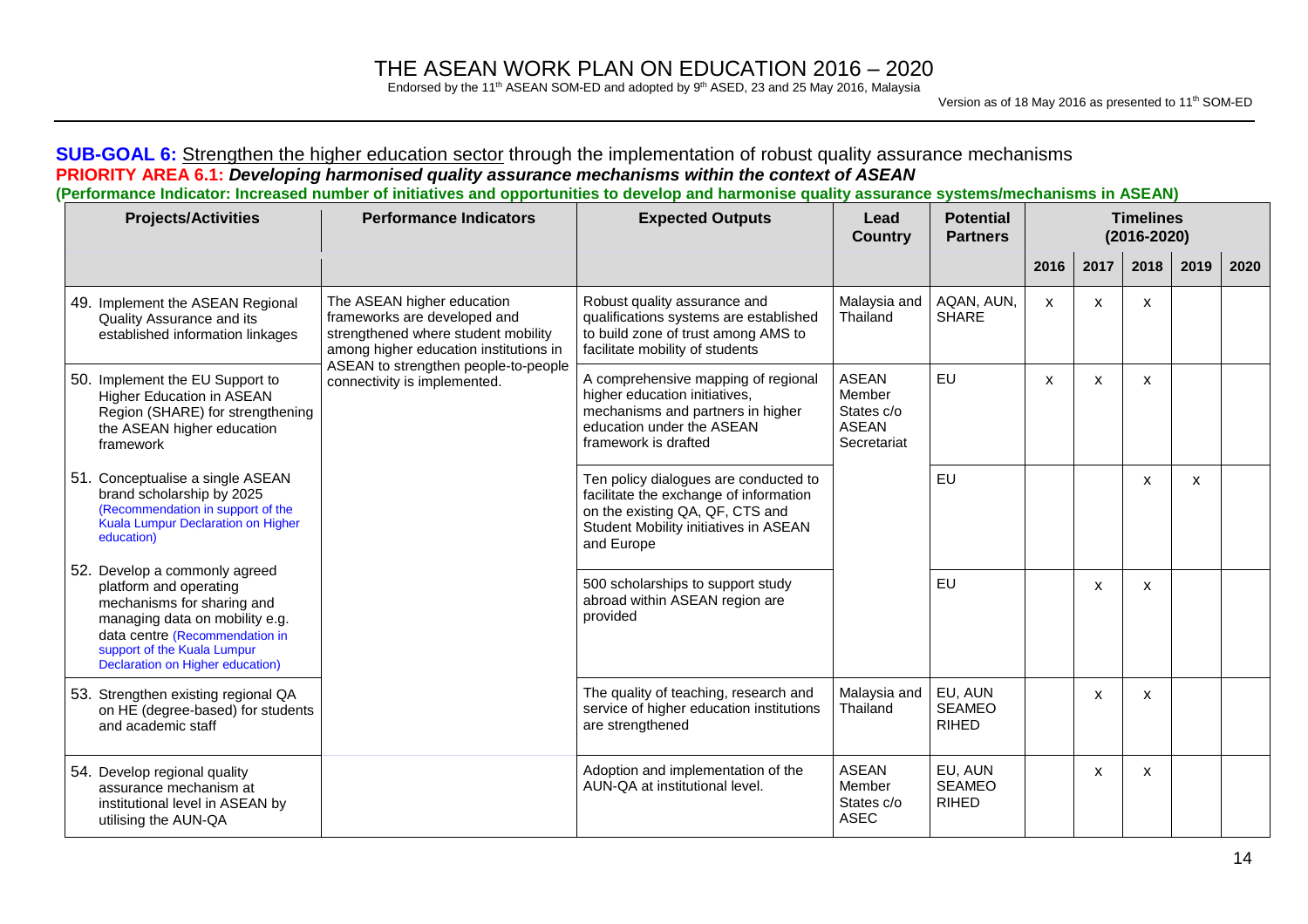Endorsed by the 11<sup>th</sup> ASEAN SOM-ED and adopted by  $9<sup>th</sup>$  ASED, 23 and 25 May 2016, Malaysia

Version as of 18 May 2016 as presented to 11<sup>th</sup> SOM-ED

### **SUB-GOAL 6:** Strengthen the higher education sector through the implementation of robust quality assurance mechanisms **PRIORITY AREA 6.1:** *Developing harmonised quality assurance mechanisms within the context of ASEAN (continuation)*

| <b>Projects/Activities</b>                                                                                                                                                                                                                    | <b>Performance Indicators</b>                                                                                                            | <b>Expected Outputs</b>                                                                                                                                    | Lead<br><b>Country</b>                                                                             | <b>Potential</b><br><b>Partners</b> |      | <b>Timelines</b><br>$(2016 - 2020)$ |      |      |      |  |  |
|-----------------------------------------------------------------------------------------------------------------------------------------------------------------------------------------------------------------------------------------------|------------------------------------------------------------------------------------------------------------------------------------------|------------------------------------------------------------------------------------------------------------------------------------------------------------|----------------------------------------------------------------------------------------------------|-------------------------------------|------|-------------------------------------|------|------|------|--|--|
|                                                                                                                                                                                                                                               |                                                                                                                                          |                                                                                                                                                            |                                                                                                    |                                     | 2016 | 2017                                | 2018 | 2019 | 2020 |  |  |
| 55. Complete the development of<br><b>National Qualifications</b><br>Frameworks, and begin<br>undertaking quality assurance<br>activities in TVET and higher<br>education (ASEAN IAI & NDG<br><b>Work Plan)</b>                               | Improvement of the quality of<br>technical and vocational education<br>and training, and higher education                                | Development of National<br>Qualifications Frameworks in some<br>AMS completed<br>Quality assurance activities in<br>TVET and higher education<br>initiated | <b>ASEAN</b><br>Secretariat<br>(EYSD and<br><b>IAI &amp; NDG</b><br>Division) +<br>SOM-ED<br>Chair |                                     |      | x                                   | x    | x    | X    |  |  |
| 56. Continuous referencing of<br><b>National Qualifications</b><br>Frameworks (NQFs) of ASEAN<br>Member States with the<br><b>ASEAN Qualifications</b><br>Reference Framework (AQRF)<br><b>(ASEAN Services and</b><br><b>Investment Plan)</b> | Number of AMS whose NQFs are<br>referenced with AQRF                                                                                     | AMS NOFs referenced with AORF                                                                                                                              | <b>ASEAN</b><br>Secretariat<br>(EYSD and<br>$SID$ +<br>SOM-ED<br>Chair                             |                                     |      | X                                   | X    | X    | X    |  |  |
| 57. Coordination and support<br>(national and regional levels)<br>to the proposed AQRF<br>Governance and Structure<br><b>(ASEAN Services and</b><br><b>Investment Plan)</b>                                                                   | SOM-ED/ASED endorsement/<br>approval of AQRF<br>SOM-ED/ASED support/<br>coordination of AQRF at national<br>level and with other sectors | AQRF endorsed and approved by<br>SOM-ED/ASED                                                                                                               | <b>ASEAN</b><br>Secretariat<br>(EYSD and<br>$SID$ +<br>SOM-ED<br>Chair                             |                                     | X    | X                                   |      |      |      |  |  |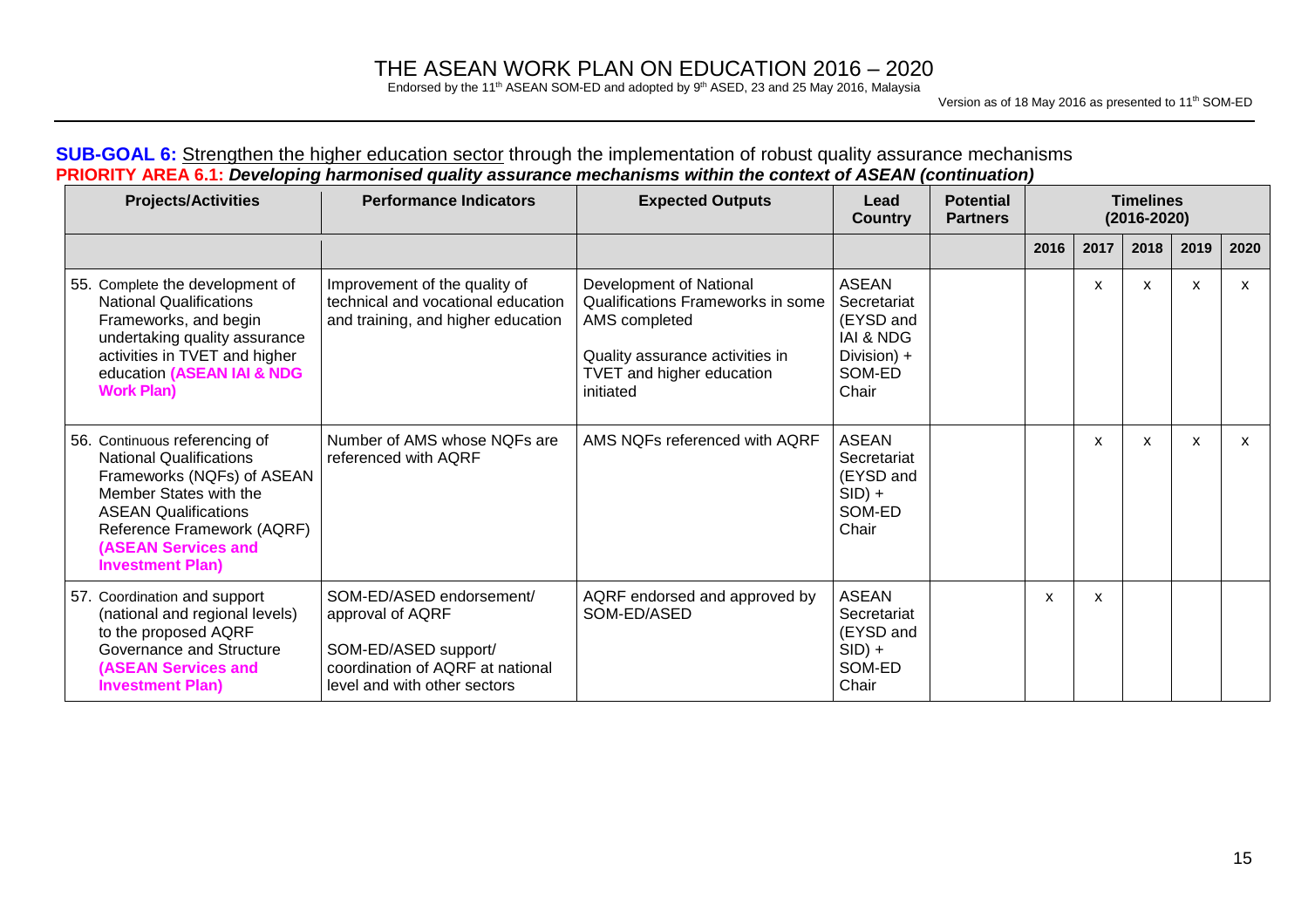Endorsed by the 11<sup>th</sup> ASEAN SOM-ED and adopted by  $9<sup>th</sup>$  ASED, 23 and 25 May 2016, Malaysia

### **SUB-GOAL 6:** Strengthen the higher education sector through the implementation of robust quality assurance mechanisms PRIORITY AREA 6.2: Supporting institutional capacity in developing harmonised quality assurance mechanisms within the context of ASEAN *(Recommendation in support of the Kuala Lumpur Declaration on Higher education)*

(Performance Indicator: Improved capacity of AMS and ASEAN in developing and harmonising quality assurance systems/mechanisms in ASEAN)

| <b>Projects/Activities</b>                                                                                                                       | <b>Performance Indicators</b>                                                                                                                 | <b>Expected Outputs</b>                                                                                                                                 | Lead<br><b>Country</b> | <b>Potential</b><br><b>Partners</b> | <b>Timelines</b><br>$(2016 - 2020)$<br>2017<br>2016<br>2018<br>2019 |                           |   |      |
|--------------------------------------------------------------------------------------------------------------------------------------------------|-----------------------------------------------------------------------------------------------------------------------------------------------|---------------------------------------------------------------------------------------------------------------------------------------------------------|------------------------|-------------------------------------|---------------------------------------------------------------------|---------------------------|---|------|
|                                                                                                                                                  |                                                                                                                                               |                                                                                                                                                         |                        |                                     |                                                                     |                           |   | 2020 |
| 58. Establish a working group to<br>consult the SOM-ED on<br>matters related to higher<br>education in ASEAN                                     | Number of consultations/meetings<br>of working group with SOM-ED<br>Policy recommendations on higher<br>education in ASEAN                    | A working group to consult the<br>SOM-ED on matters related to<br>higher education in ASEAN<br>established and operational                              | Malaysia               |                                     | X                                                                   |                           |   |      |
| 59. Establish a working group to<br>harmonise mobility activities<br>with respect to credit transfer<br>and quality assurance in<br><b>ASEAN</b> | Number of consultations/meetings<br>of working group<br>Policy recommendations on<br>mobility, credit transfer, quality<br>assurance in ASEAN | A working group to harmonise<br>mobility activities with respect to<br>credit transfer and quality<br>assurance in ASEAN established<br>and operational | Malaysia               |                                     | X                                                                   |                           |   |      |
| 60. Offer leadership development<br>programmes for ASEAN higher<br>education leaders                                                             | Number of leadership development<br>programmes<br>Number of ASEAN higher<br>education leaders benefitted                                      | Leadership development<br>programmes for ASEAN higher<br>education leaders made available<br>and accessed by education leaders<br>in ASEAN              | Malaysia               |                                     | X                                                                   | X                         |   |      |
| 61. Coordinate capacity building<br>for staff involved in managing<br>higher education mobility<br>programmes in ASEAN                           | Number of capacity building<br>programmes<br>Number of ASEAN staff/personnel<br>benefitted                                                    | Capacity building for staff involved<br>in managing higher education<br>mobility programmes in ASEAN<br>cooridnated                                     | Malaysia               |                                     | X                                                                   | $\boldsymbol{\mathsf{x}}$ | X | X    |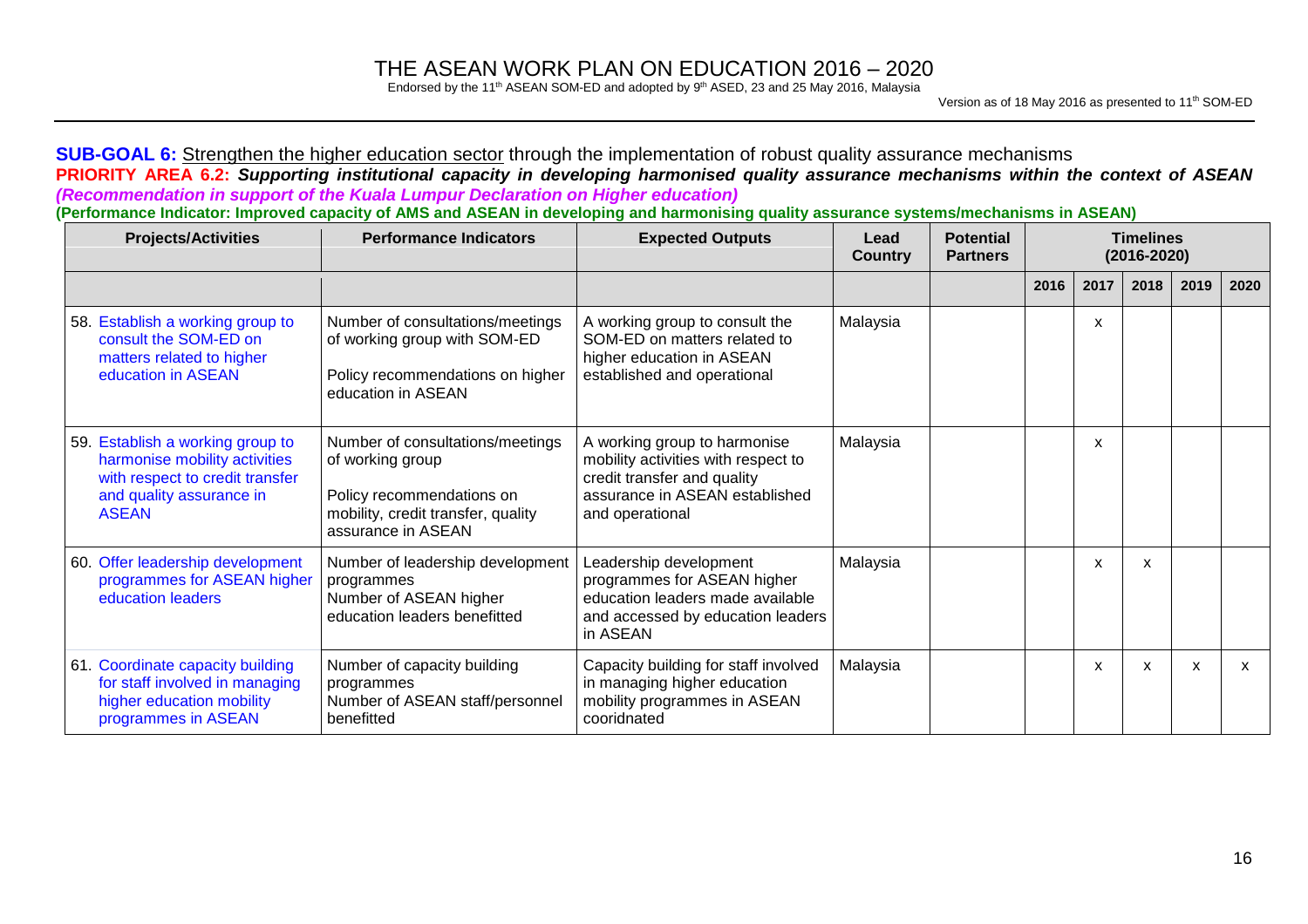Endorsed by the 11<sup>th</sup> ASEAN SOM-ED and adopted by  $9<sup>th</sup>$  ASED, 23 and 25 May 2016, Malaysia

### **SUB-GOAL 7:** Foster the role of higher education in the area of socio-economic development through University-Industry Partnership.

### **PRIORITY AREA 7.1:** *Developing stronger linkages between universities, industries, and communities* (Performance Indicator: Increased number of initiatives and opportunities to develop and implement higher education development and student **mobility through PPP in ASEAN)**

| <b>Projects/Activities</b>                                                                                                                                                                       | <b>Performance Indicators</b>                        | <b>Expected Outputs</b>                                                                                                                                | Lead<br><b>Country</b>                             | <b>Potential</b><br><b>Partners</b> |      | <b>Timelines</b><br>$(2016 - 2020)$ |      |      |      |
|--------------------------------------------------------------------------------------------------------------------------------------------------------------------------------------------------|------------------------------------------------------|--------------------------------------------------------------------------------------------------------------------------------------------------------|----------------------------------------------------|-------------------------------------|------|-------------------------------------|------|------|------|
|                                                                                                                                                                                                  |                                                      |                                                                                                                                                        |                                                    |                                     | 2016 | 2017                                | 2018 | 2019 | 2020 |
| 62. Increase cross-border<br>education programmes with<br>support of the private sector                                                                                                          | Number of University-Industry/<br>PPP programmes     | Cross-border education<br>programmes through PPP are<br>developed and implemented                                                                      | <b>ASEAN</b><br>Member<br>States c/o               | SEAMEO<br><b>RIHED</b>              |      | X                                   | X    | X    | X    |
| 63. Increase industry involvement<br>in university curriculum<br>development, including<br><b>ASEAN Foundation Business</b><br>Internship Programme                                              | Number of students and<br>corporations participating | <b>Students from ASEAN Member</b><br>States undertake internship in<br>corporations from different<br>industries that are priority sectors<br>of ASEAN | <b>ASEAN</b><br>Foundation                         |                                     |      | X                                   | X    | X    | X    |
| 64. Enhance university-industry<br>collaboration through the<br>existing AUN/SEED-Net<br>Programme and the new<br>initiative of the AUN-ASEAN<br><b>Economic Community (AUN-</b><br>AEC) Network |                                                      | Increased quality and number of<br>research collaboratiobn and other<br>joint activities to strengthen<br>universities- industry linkages.             | <b>ASEAN</b><br>Member<br>States c/o<br><b>AUN</b> | <b>AUN</b>                          |      | X                                   | x    | x    | X    |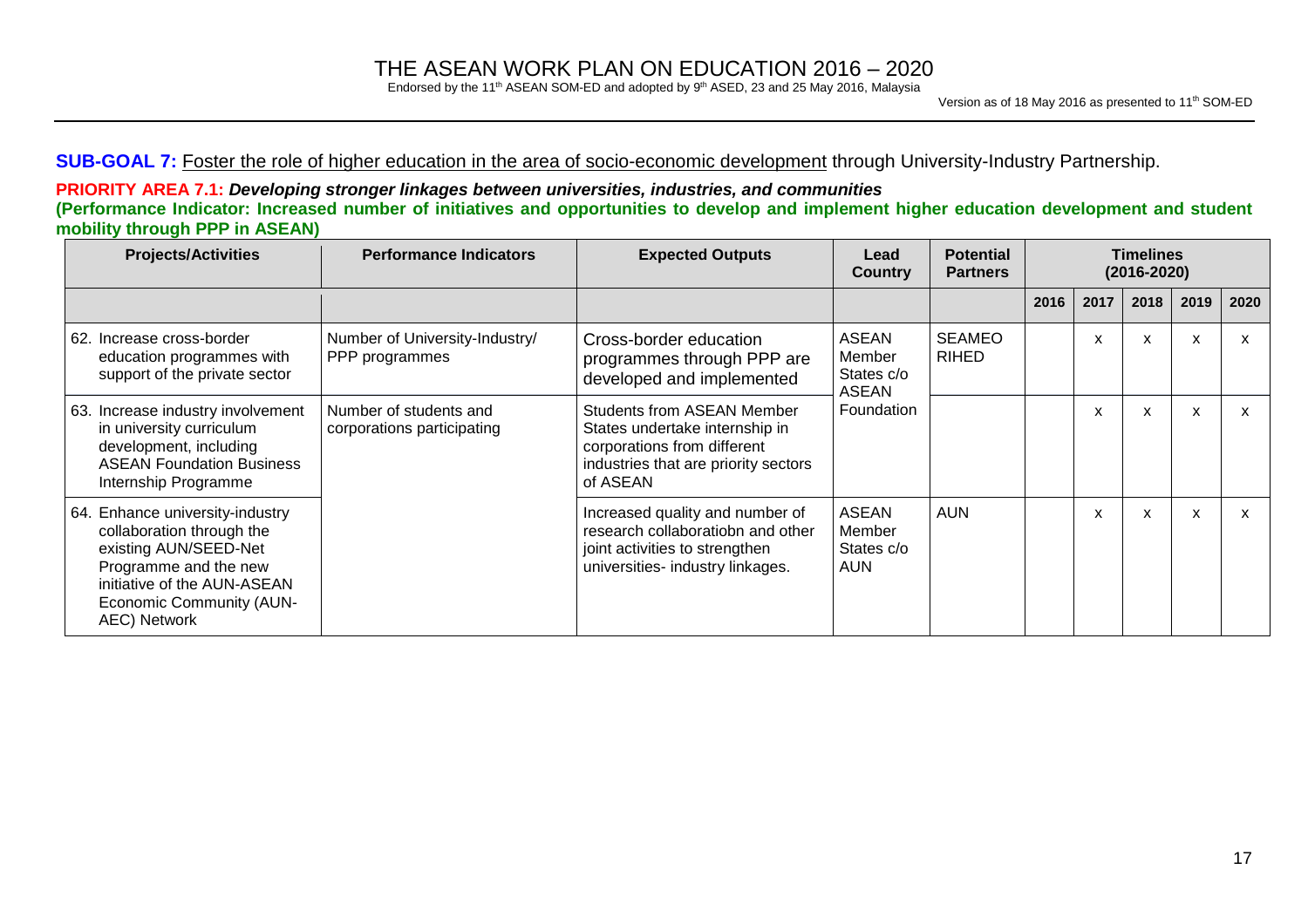Endorsed by the 11<sup>th</sup> ASEAN SOM-ED and adopted by  $9<sup>th</sup>$  ASED, 23 and 25 May 2016, Malaysia

Version as of 18 May 2016 as presented to 11<sup>th</sup> SOM-ED

### **PRIORITY AREA 7.2:** *Increasing the number of intra-ASEAN international students (ASEAN Connectivity 2025 Plan)* **(Performance Indicator: Increased number of intra-ASEAN mobility of international university students)**

|                                  | <b>Projects/Activities</b>                                                                                                                                                                                                                                                                                                                                                                                              | <b>Performance Indicators</b>                                                       | <b>Expected Outputs</b>                                                                                                                                                                                                                                                                       | Lead<br><b>Country</b>                                                                     | <b>Potential</b><br><b>Partners</b>              | <b>Timelines</b><br>$(2016 - 2020)$ |             |                  |        |      |
|----------------------------------|-------------------------------------------------------------------------------------------------------------------------------------------------------------------------------------------------------------------------------------------------------------------------------------------------------------------------------------------------------------------------------------------------------------------------|-------------------------------------------------------------------------------------|-----------------------------------------------------------------------------------------------------------------------------------------------------------------------------------------------------------------------------------------------------------------------------------------------|--------------------------------------------------------------------------------------------|--------------------------------------------------|-------------------------------------|-------------|------------------|--------|------|
|                                  |                                                                                                                                                                                                                                                                                                                                                                                                                         |                                                                                     |                                                                                                                                                                                                                                                                                               |                                                                                            |                                                  | 2016                                | 2017        | 2018             | 2019   | 2020 |
| a <sub>1</sub><br>b.<br>c.<br>d. | 65. Support higher education<br>exchange across ASEAN<br>Establish data on cross-<br><b>ASEAN university student</b><br>mobility, including credit-<br>based, degree-based and<br>non-degree based<br>Explore opportunities to<br>raise awareness of<br>programme, including<br>social media<br>Identify English language<br>requirements<br>Analyse current state of<br>visa regulations for<br>different ASEAN Member | Increased number of intra-ASEAN<br>mobility of international university<br>students | Access to visas to support ASEAN<br>university student mobility made<br>available<br>Database with flows of ASEAN<br>university students by ASEAN<br>Member States and degree type<br>developed and made available<br>Alumni and student ambassador<br>programme developed and<br>implemented | <b>ASEAN</b><br>Secretariat<br>(EYSD and<br>Connectivity<br>Division) +<br>SOM-ED<br>Chair | AUN,<br>DGICM,<br>SLOM,<br>SOMY,<br><b>AHSOM</b> |                                     | X<br>X<br>X | X<br>X<br>X<br>X | X      | X    |
| е.                               | States and different types<br>of education mobility<br>Explore opportunities to<br>enhance visa access to<br>support higher education<br>student mobility                                                                                                                                                                                                                                                               |                                                                                     |                                                                                                                                                                                                                                                                                               |                                                                                            |                                                  |                                     |             |                  | X      | X    |
| f.<br>g.                         | Analyse data to identify<br>opportunities to enhance<br>mobility<br>Develop alumni network<br>that allows students to act<br>as ambassadors for<br>programme                                                                                                                                                                                                                                                            |                                                                                     |                                                                                                                                                                                                                                                                                               |                                                                                            |                                                  |                                     |             | X                | x<br>x | X    |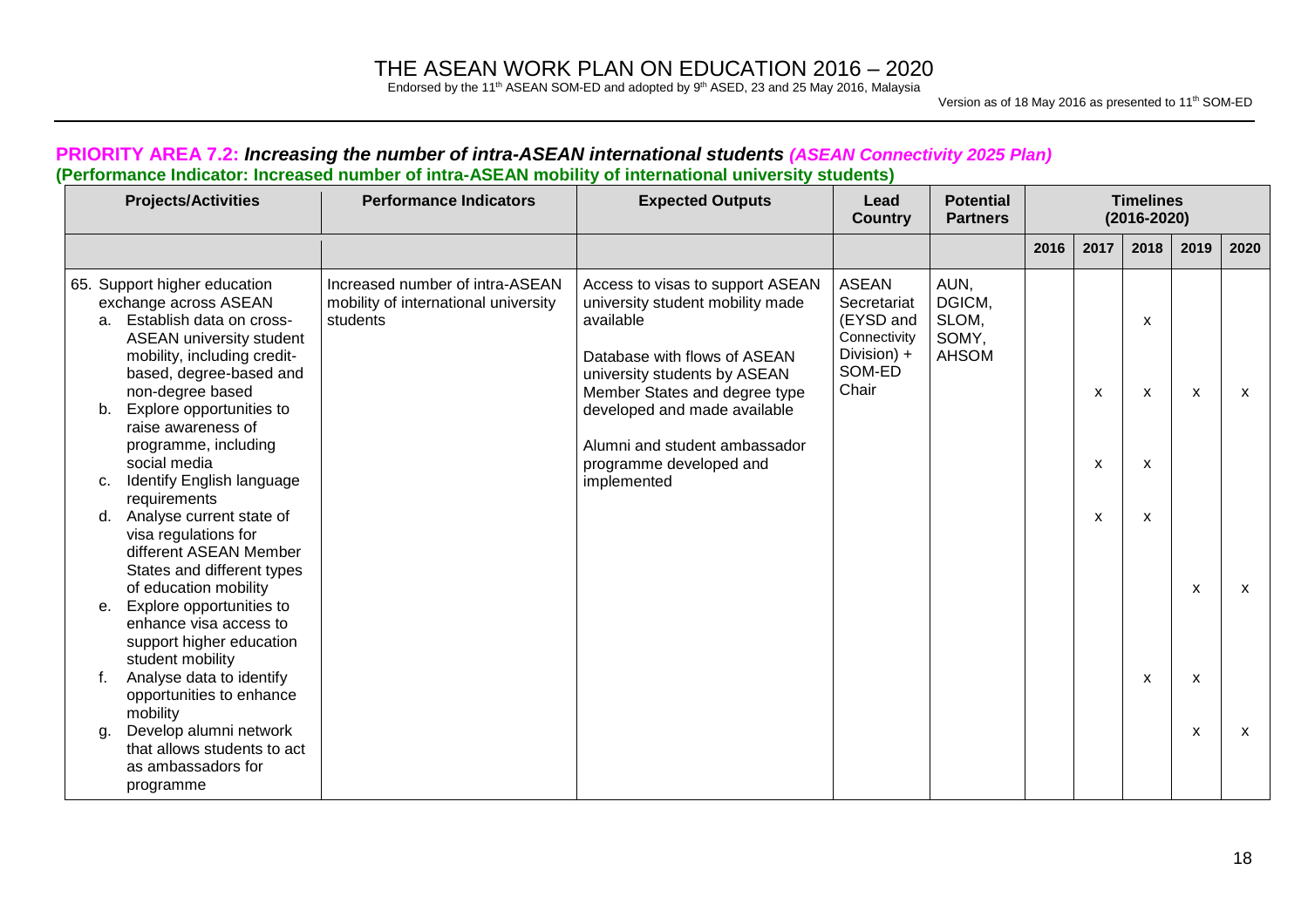Endorsed by the 11<sup>th</sup> ASEAN SOM-ED and adopted by  $9<sup>th</sup>$  ASED, 23 and 25 May 2016, Malaysia

### **SUB-GOAL 8:** Provide capacity-building programs for teachers, academics and other key stakeholders in the education community

PRIORITY AREA 8.1: Promoting Education Exchange Week to conduct comprehensive, multi-level, and wide-ranging exchanges and cooperation. (Performance Indicator: Increased number of initiatives and opportunities for multi-level exchanges and cooperation on education in ASEAN)

| <b>Projects/Activities</b>                                                                                                                         | <b>Performance Indicators</b>                                                                                                                                                     | <b>Expected Outputs</b>                                                                                                                                                                                                                                                                                                                                                                                           | Lead<br><b>Country</b> | <b>Potential</b><br><b>Partners</b>                                                                                                                                 |      | <b>Timelines</b><br>$(2016 - 2020)$ |      |      |      |  |
|----------------------------------------------------------------------------------------------------------------------------------------------------|-----------------------------------------------------------------------------------------------------------------------------------------------------------------------------------|-------------------------------------------------------------------------------------------------------------------------------------------------------------------------------------------------------------------------------------------------------------------------------------------------------------------------------------------------------------------------------------------------------------------|------------------------|---------------------------------------------------------------------------------------------------------------------------------------------------------------------|------|-------------------------------------|------|------|------|--|
|                                                                                                                                                    |                                                                                                                                                                                   |                                                                                                                                                                                                                                                                                                                                                                                                                   |                        |                                                                                                                                                                     | 2016 | 2017                                | 2018 | 2019 | 2020 |  |
| 66. Strengthening existing<br>exchange week programmes to<br>conduct comprehensive, multi-<br>level, and wide-ranging<br>exchanges and cooperation | Number of regional-level<br>seminars/colloquiums/workshops/<br>networking events on international<br>cooperation in academic, research<br>and community development<br>activities | Annual China-ASEAN Education<br>Cooperation Week; Round Table<br>Meeting (RTM), Annual South East<br>Asia School Principals Forum<br>(SEASPF) Conference; Annual<br><b>SEASPF Best Practice Conference;</b><br>Staff at higher education institutions<br>in AMS meet in a common platform<br>to exchange ideas, attend<br>professional training sessions and<br>network to explore collaboration<br>opportunities | Malaysia               | ASEAN-<br>China PoA,<br><b>SEASPF</b><br>(major<br>partner),<br>Malaysia<br>UTM.<br>UNICEF,<br><b>SEAMEO</b><br>Secretariat<br>and<br><b>SEAMEO</b><br><b>RIHED</b> |      | x                                   | X    | X    | X    |  |